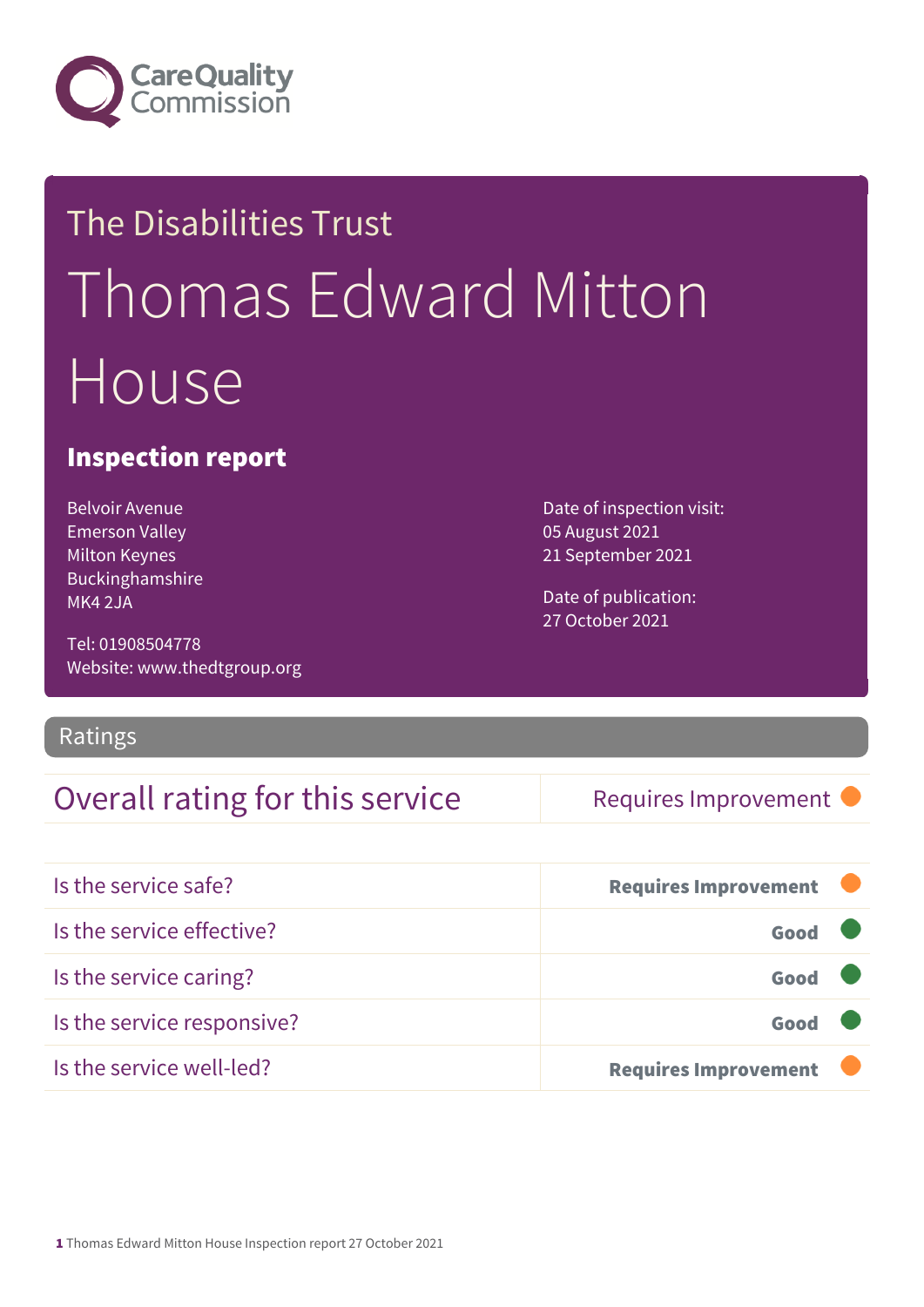### Summary of findings

#### Overall summary

This report contains information about two different services that are registered at the same location. They are Station Road and Thomas Edward Mitton House.

#### About the service

Station Road provides personal care and support to people with a learning disability or autism living in supported living accommodation. At the time of our inspection the service was supporting seven people.

CQC only inspects where people receive personal care. This is help with tasks related to personal hygiene and eating. Where they do, we also consider any wider social care provided.

People's experience of using this service and what we found

The manager had recently commenced at the location. Communication between the manager and staff was good, but communication with the inspector was not so. We had to repeatedly ask for information to corroborate our inspection findings.

Systems to monitor the quality of the service were in place but not wholly effective with the running of the service.

Most risks were assessed and updated regularly. Personal evacuation plans in people's support plans were not fully inclusive of people's needs. People were supported to have their medicines in the right way and at the right time.

People were supported to be safe and protected from discrimination. Safety was a high priority for managers and staff, systems and processes to identify risk or potential abuse were robust. People's freedom was respected, and they were supported to be as independent as they could be.

There were enough staff with the right skills to meet people's needs and support them to stay safe. People liked the staff and had confidence in them to develop as individuals within the community.

People were supported to have maximum choice and control of their lives and staff supported them in the least restrictive way possible and in their best interests; the policies and systems in the service supported this practice.

We expect health and social care providers to guarantee autistic people and people with a learning disability the choices, dignity, independence and good access to local communities that most people take for granted. Right support, right care, right culture is the guidance CQC follows to make assessments and judgements about services providing support to people with a learning disability and/or autistic people.

The service was able to demonstrate how they were meeting the underpinning principles of right support, right care, right culture.

2 Thomas Edward Mitton House Inspection report 27 October 2021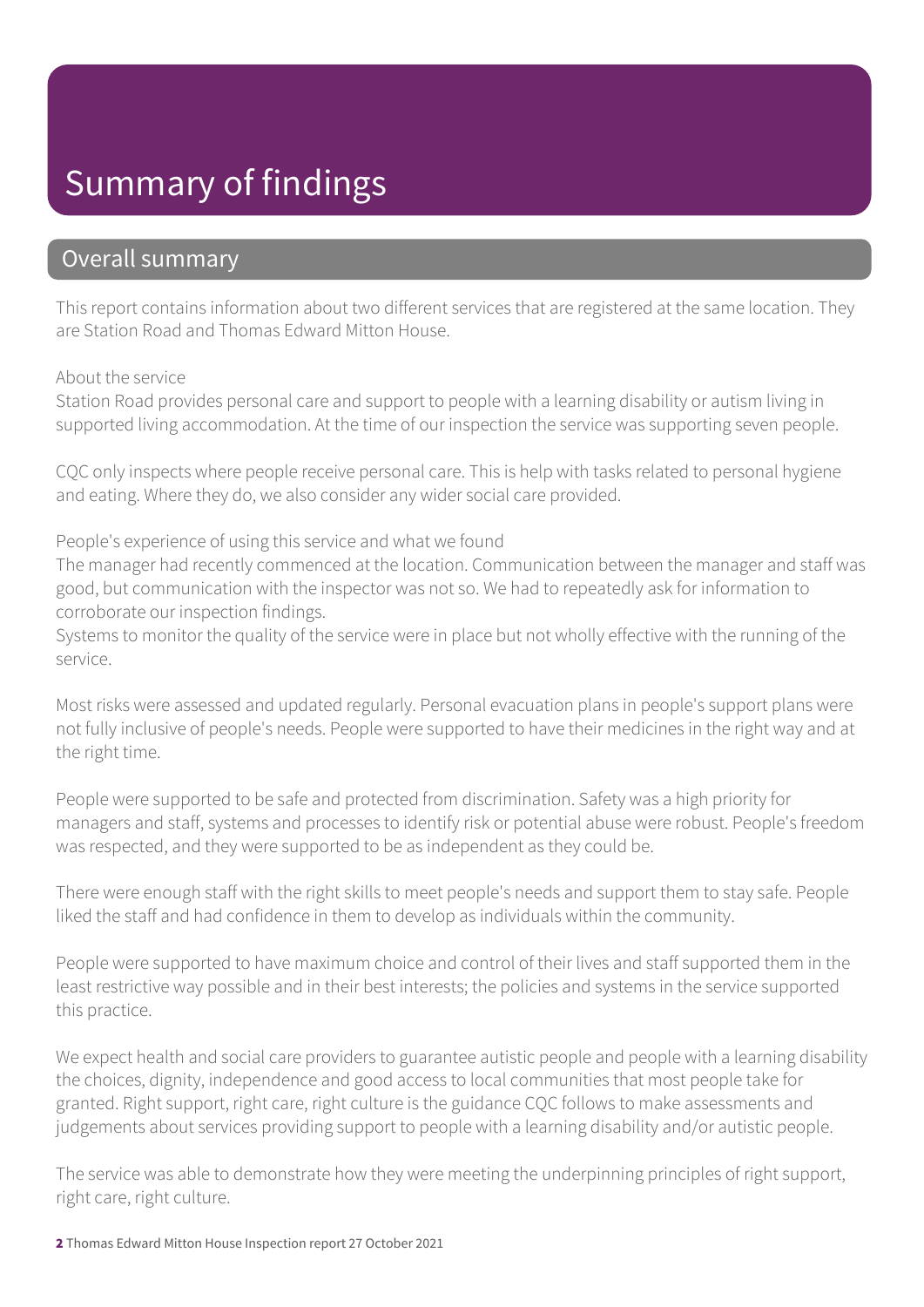Right support: The model of care and how that is based in people's own flat which maximises people's choice, control and independence over their lives.

Right care: Care is person-centred and promotes people's dignity, privacy and human rights.

Right culture: The ethos, values, attitudes and behaviours of the provider is clearly stated in the vision and values documents and the Statement of Purpose. They explain to people the level of service they can expect and ensure care staff promote people using services to lead confident, inclusive and empowered lives.

People were supported in a person-centred way. The overall culture of the service was empowering and inclusive. Staff promoted people's human rights and protected people's privacy and dignity. People and where required people's relatives were consulted and included in decisions about their care and support and about the development of the service.

Staff knew how to communicate with people effectively and understood people's needs well. People led independent lives and were empowered take part in the running and development of the service.

There was a clear organisational structure and staff understood their responsibilities. People, staff and relatives told us the senior managers were supportive, approachable and accessible.

Rating at last inspection

This is the first rating inspection for this service.

#### Why we inspected

The inspection was prompted in part due to concerns received about the management of infection control at Thomas Edward Mitton House. A decision was made for us to inspect and examine those risks and complete the first rating inspection for Station Road as well.

#### Enforcement

We have identified a breach in relation to Regulation 17 (Good Governance) of the Health and Social Care Act 2008 (Regulated Activities) Regulations 2014 at this inspection.

#### Follow up

We will continue to monitor information we receive about the service until we return to visit as per our reinspection programme. If we receive any concerning information we may inspect sooner.

#### About the service

Thomas Edward Mitton House is a rehabilitation service for up to 16 people who have an acquired brain injury. At the time of inspection, the service was providing accommodation and personal care to 11 people at the service. The home is a purpose-built rehabilitation facility with 16 en-suite rooms all on the ground floor.

People's experience of using this service and what we found

Risks were identified and mitigated through comprehensive risk assessments. The diverse staff team were experienced with a varying skill mix benefiting the individual rehabilitation needs of people. Medicines were stored and administered safely. Infection control procedures were in place and all staff were aware of these. When incidents occurred, the staff learned lessons through investigation procedures and made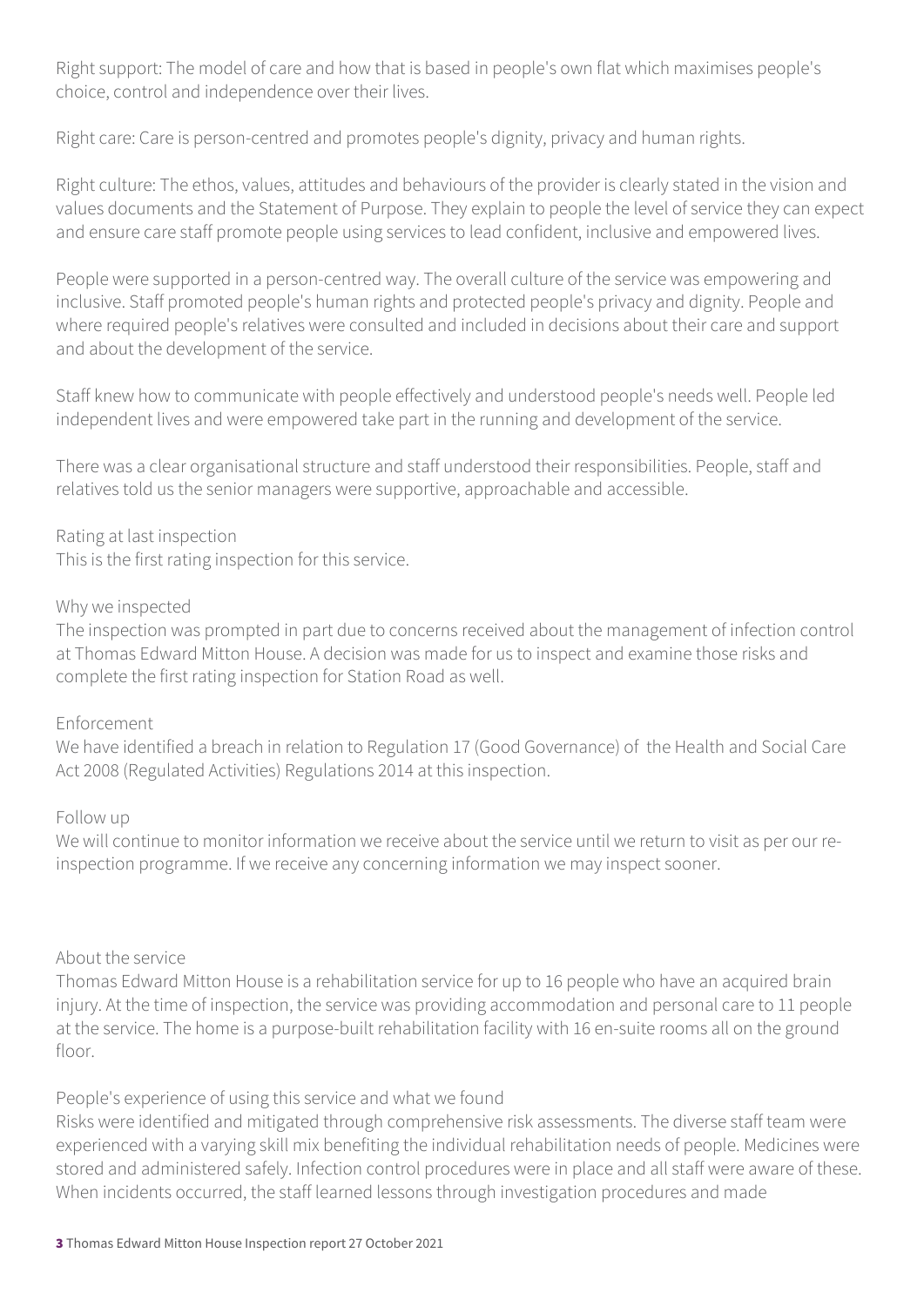amendments where necessary.

The staff team were trained and skilled in relation to the needs of the people living there. People were asked for their consent when being supported by staff. People were supported to have maximum choice and control of their lives and staff supported them in the least restrictive way possible and in their best interests. People are involved in the development of the menu, meals were nutritious as well as varied.

People and their relatives were included to express their views and be involved in making decisions about their care. The registered manager and the staff team were caring, ensuring they put people at the centre of their care. Staff respected people's dignity and privacy.

Care was personalised with a focus on the individual needs and goals of the people living at Thomas Edward Mitton House. While no-one was receiving end of life care there were end of life care plans in place. The complaints and compliments procedure was displayed and discussed with people, all complaints had been responded to and actioned appropriately.

There were quality assurance systems and processes in place to ensure the service was meeting its designated purpose. The registered manager led from within the team, setting out the person-centred nature of the service. The staff worked effectively with healthcare professionals from the internal staff group and greater health community in meeting the needs of people living in the service.

#### Rating at last inspection

The last rating for this service was good (published 18 May 2018).

#### Why we inspected

The inspection was prompted in part due to concerns received about the management infection control at Thomas Edward Mitton House. A decision was made for us to inspect and examine those risks.

#### Follow up

We will continue to monitor information we receive about the service until we return to visit as per our reinspection programme. If we receive any concerning information we may inspect sooner.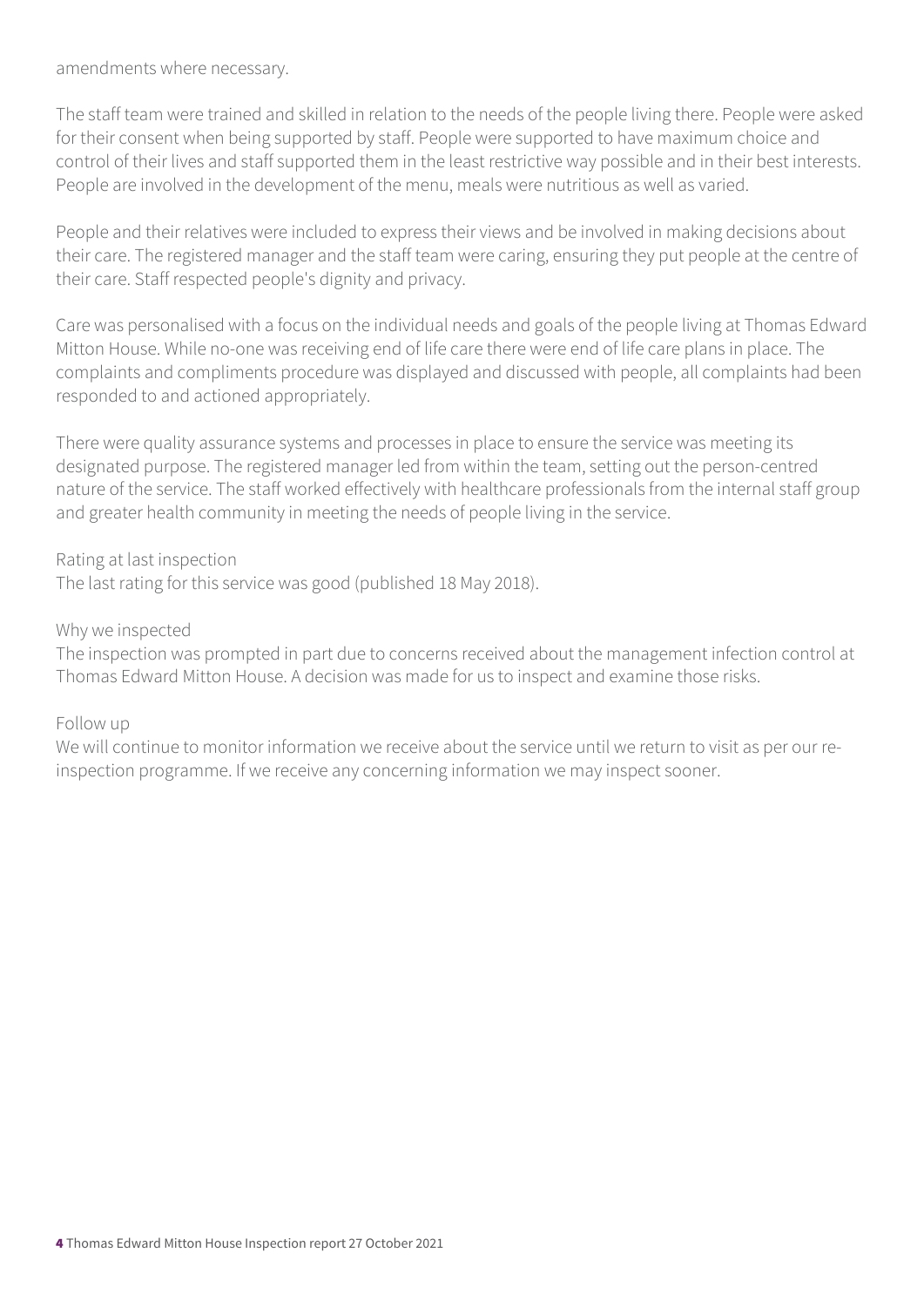### The five questions we ask about services and what we found

We always ask the following five questions of services.

| Is the service safe?                         | <b>Requires Improvement</b> |
|----------------------------------------------|-----------------------------|
| The service was not always safe              |                             |
| Details are in our Safe findings below.      |                             |
| Is the service effective?                    | Good                        |
| The service was effective.                   |                             |
| Details are in our effective findings below. |                             |
| Is the service caring?                       | Good                        |
| The service was caring.                      |                             |
| Details are in our effective findings below. |                             |
| Is the service responsive?                   | Good                        |
| The service was responsive.                  |                             |
| Details are in our effective findings below. |                             |
| Is the service well-led?                     | <b>Requires Improvement</b> |
| The service was not always well-led          |                             |
| Details are in our Well-Led findings below.  |                             |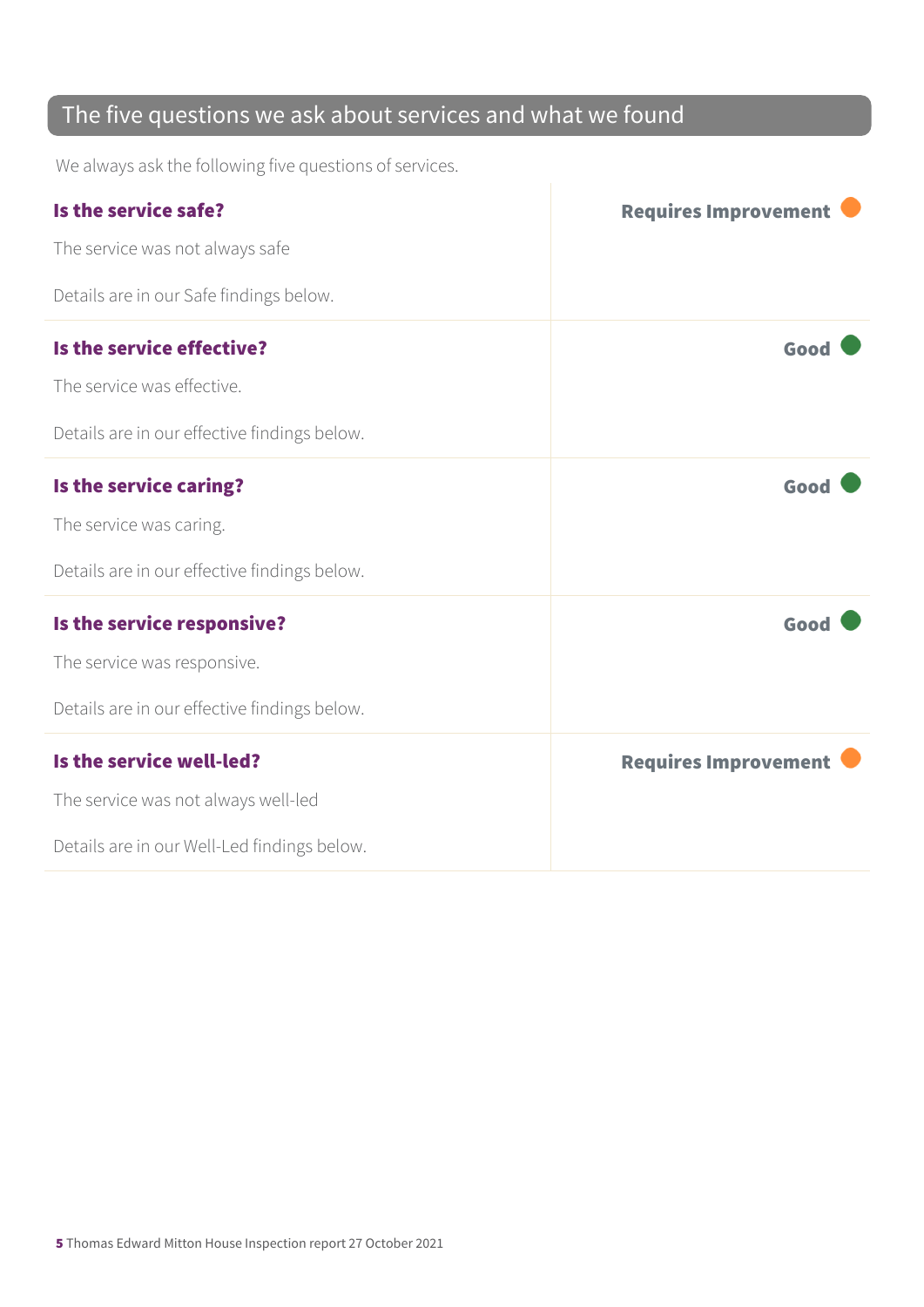

# Thomas Edward Mitton House

Detailed findings

### Background to this inspection

#### The inspection – Station Road

We carried out this inspection under Section 60 of the Health and Social Care Act 2008 (the Act) as part of our regulatory functions. We checked whether the provider was meeting the legal requirements and regulations associated with the Act. We looked at the overall quality of the service and provided a rating for the service under the Care Act 2014.

Inspection team The inspection was carried out by one inspector.

#### Service and service type

This service provides care and support to people living in a 'supported living' setting, enabling people to live as independently as possible. People's care and housing are provided under separate contractual agreements. CQC does not regulate premises used for supported living; this inspection looked at people's personal care and support.

The service had a manager who was in the process of registering with the Care Quality Commission. This means that the provider is solely legally responsible for how the service is run and for the quality and safety of the care provided.

#### Notice of inspection

We gave the provider 24 hours' notice of the inspection. This was because the service is small, and people are often out, and we wanted to be sure there would be the manager and care staff to speak with us.

#### What we did before the inspection

We reviewed information we had received about the service since being registered. We sought feedback from the local authority and professionals who work with the service. This information helps support our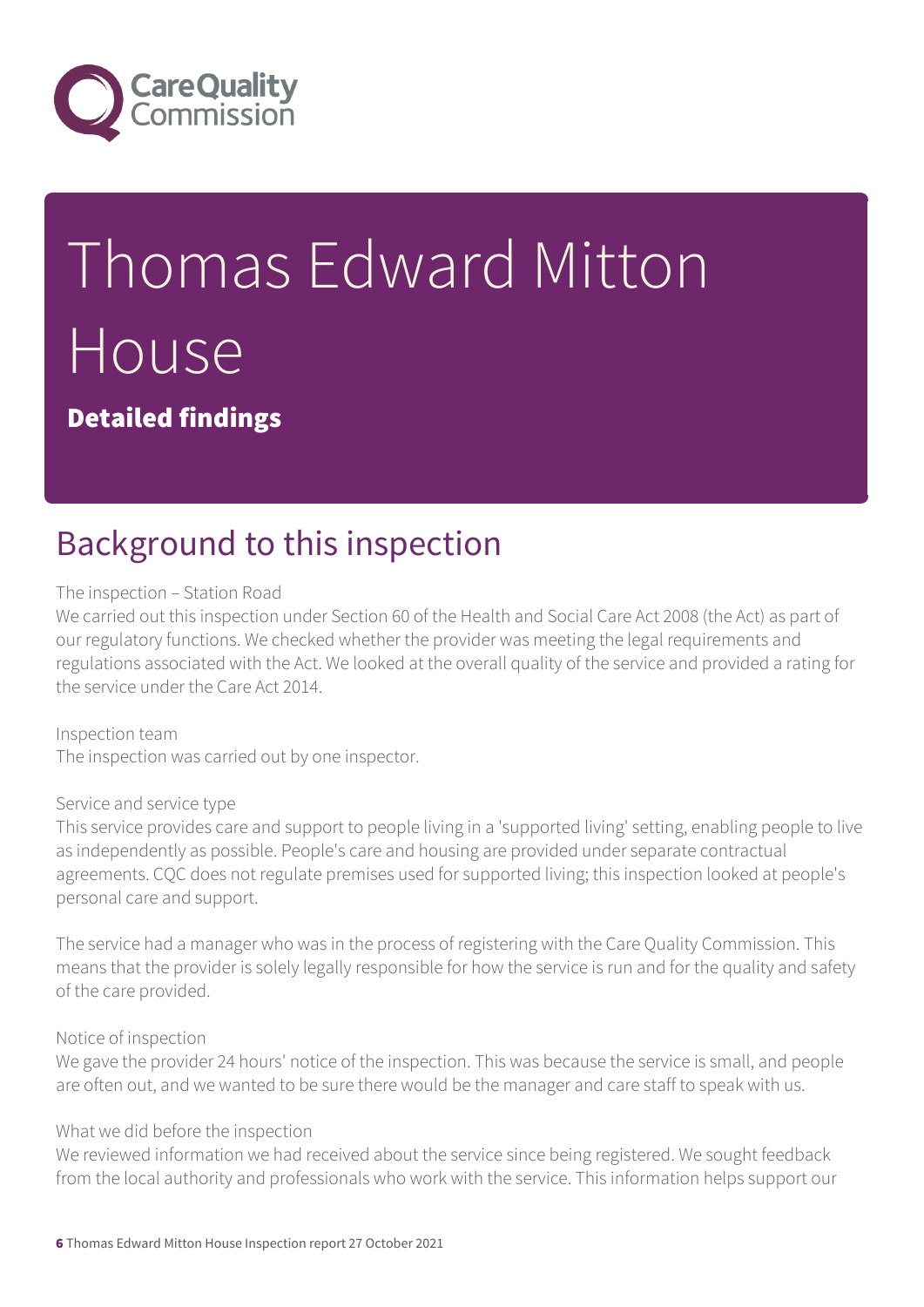inspections. We used all this information to plan our inspection. We spoke with eight people's relatives on 5 August 2021 and used the information we received when visiting the supported living accommodation. The provider was not asked to complete a provider information return prior to this inspection. This is information we require providers to send us to give some key information about the service, what the service does well and improvements they plan to make. We took this into account when we inspected the service and made the judgements in this report.

#### During the inspection

We were unable to speak directly with the people who used the service. We did, however, observe people's interactions with staff on duty. We also spoke with five staff, this included the service manager area manager, quality assurance manager, deputy manager and one member of staff. We made calls to one further relative and one staff in the days following the office inspection.

We reviewed a range of records. This included three people's care records. We looked at three staff files in relation to their recruitment and a variety of records relating to the management of the service, including care policies and procedures.

#### After the inspection

We continued to seek clarification from the provider to validate evidence found. We asked for further records to be forwarded to us which included training and quality assurance records.

#### The inspection – Thomas Edward Mitton House

We carried out this inspection under Section 60 of the Health and Social Care Act 2008 as part of our regulatory functions. This inspection was planned to check whether the provider is meeting the legal requirements and regulations associated with the Health and Social Care Act 2008, to look at the overall quality of the service, and to provide a rating for the service under the Care Act 2014.

#### Inspection team

This inspection was carried out by two inspectors.

#### Service and service type

Thomas Edward Mitton House is a care home. People in care homes receive accommodation and nursing or personal are as a single package under one contractual agreement. The Care Quality Commission (CQC) regulates both the premises and the care provided, and both were looked at during this inspection. The service had a registered manager registered with the Care Quality Commission. This means that they and the provider are legally responsible for how the service is run and for the quality and safety of the care provided.

#### Notice of inspection

This inspection took place on 25 August and 1 September 2021 the first day was unannounced.

#### What we did before the inspection

We reviewed information we had received about the service since the last inspection. We sought feedback from the local authorities who commission the service on behalf of people. The provider was not asked to complete a provider information return prior to this inspection. This is information we require providers to send us to give some key information about the service, what the service does well and improvements they plan to make. We took this into account when we inspected the service and made the judgements in this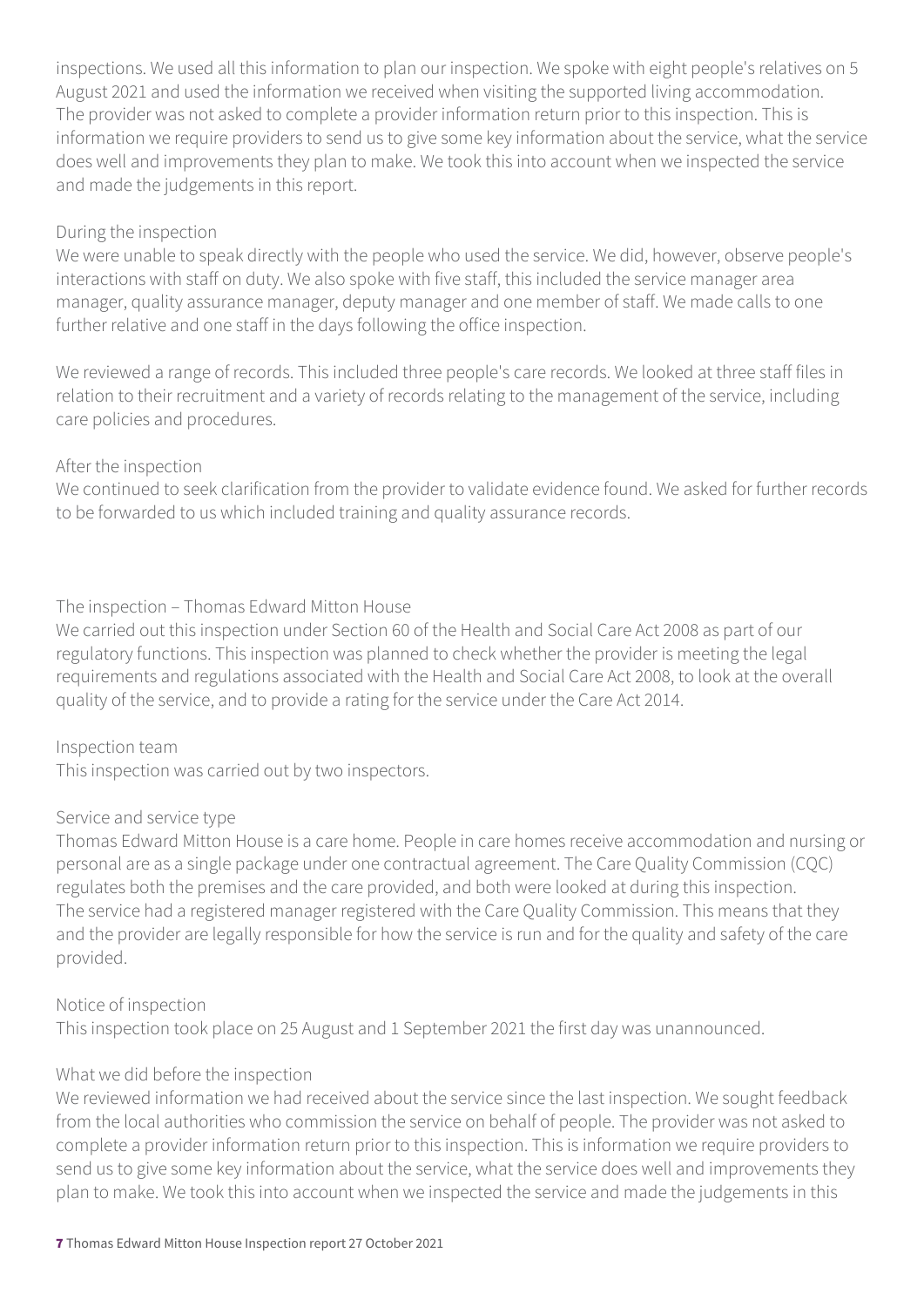#### report.

#### During the inspection

We spent time with people who used the service and communicated with three people using 'talking mats'. We are improving how we hear people's experience and views of services, when they have limited verbal communication. We have trained some CQC team members to use a symbol-based communication tool. We checked this was a suitable communication method and that people were happy to use it with us. We did this by reading their care and communication plans and speaking with staff or relatives and the person themselves. In this report we used the tool with three people to tell us their experience.

We spoke with the registered manager, quality assurance business partner, assistant manager, two rehabilitation support workers, a chef, two domestic staff and handyperson.

We reviewed a range of records. This included three people's care records. We looked at three staff files in relation to recruitment and staff supervision. A variety of records relating to the management of the service, including policies and procedures were reviewed.

#### After the inspection

We continued to seek clarification from the provider to validate evidence found. We asked for further records to be forwarded to us which included training and quality assurance records. We made telephone calls to relatives and staff in the days following the office inspection.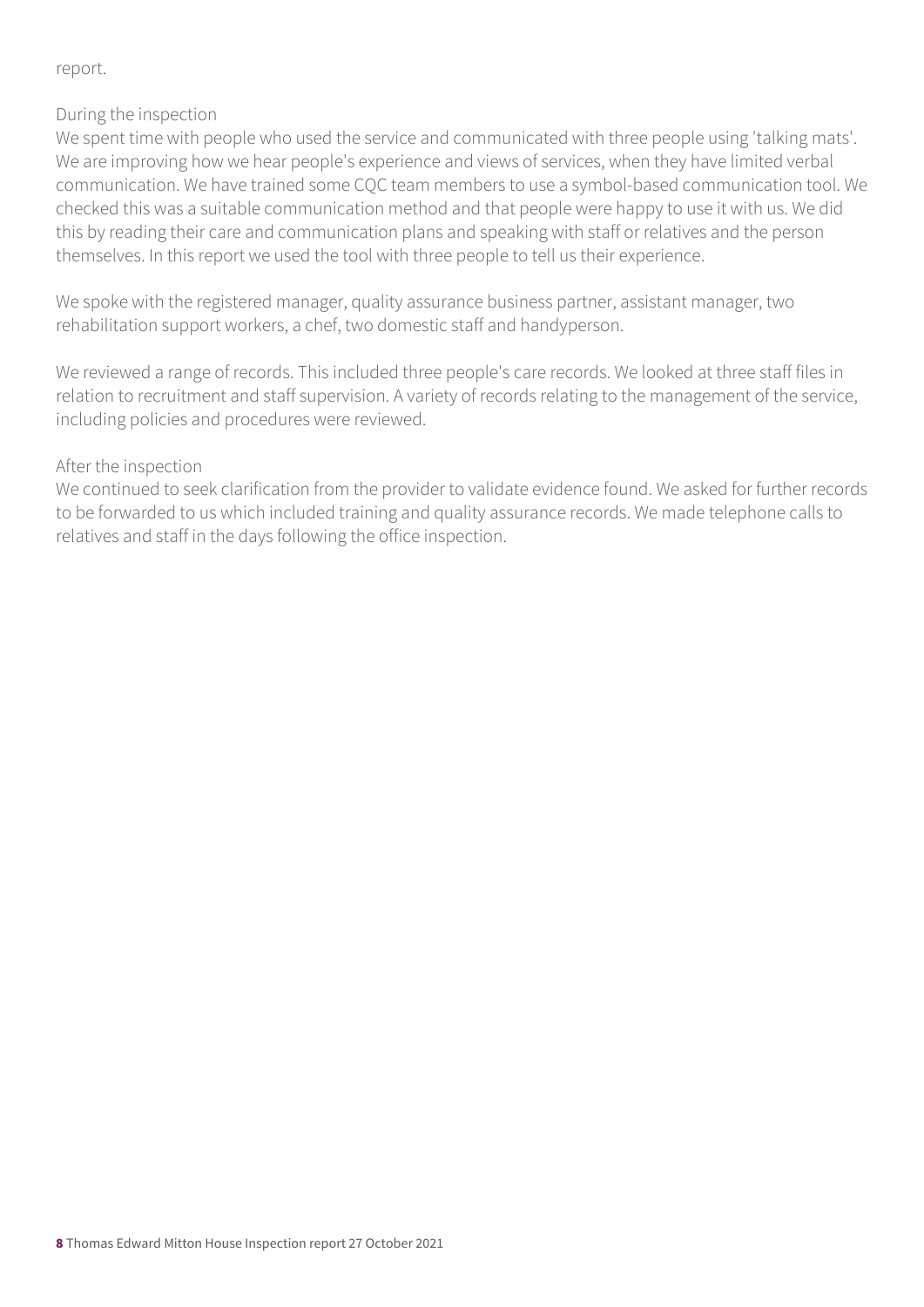### Is the service safe?

### Our findings

Safe – this means we looked for evidence that people were protected from abuse and avoidable harm.

This is the first rating inspection for this service. At this inspection this key question has been rated requires improvement. This meant some aspects of the service were not always safe and there was limited assurance about safety. There was an increased risk that people could be harmed.

Please read both reports below for details of how we made our judgement and awarded the rating.

#### Station Road

Assessing risk, safety monitoring and management

- Staff were unclear about the process around safe evacuation procedures they needed to follow in the event of a fire. There had been no attempt to simulate an evacuation of the building when the staffing numbers were at their lowest, for example at night. Some staff told us there was a 'stay put' policy and others that they would fully evacuate the building. This meant there was a risk to people's safety, the manager stated all training would be undertaken and documents brought up to date.
- Staff had conflicting information about what they had been trained to do in the event of a fire and the information in the personal evacuation plans (PEEPS). We sent the information to the Bedfordshire Fire and Rescue for them to follow up.
- People's personal care risk assessments were person centred, detailed and easily accessible to staff.

#### Using medicines safely

- Though all medicines had been given to the right person at the right times, the storage of medicines was secure. The security around the current storage facilities needs to be improved to ensure they remain safe at all times.
- Where people were prescribed 'as required' medicines for agitation, there were clear policies in place about attempting any alternative care strategies before administering medicines as a last resort, to calm the person.
- Medicines administration records (MARs) were recorded accurately with no missing signatures or doses.
- Staff were trained to give people's medicines safely. Staff told us that they had received training and were periodically overseen when undertaking the medicines process. This was one way the management team ensured staff competence around medicines and records supported this.

#### Staffing and recruitment

- Disclosure and Barring Service (DBS) records demonstrated that all staff had a current DBS check. A DBS check allows employers to check whether the applicant has any convictions or whether they have been barred from working with vulnerable people.
- People's relatives told us there were enough staff deployed to meet people's needs. When we looked at the rotas around the time of the inspection there was a heavy reliance on agency staff. Staff told us when last minute shortages occurred, the gaps were quickly filled with staff who knew the people being supported. Some of these agency staff were regularly deployed to the location and knew people well.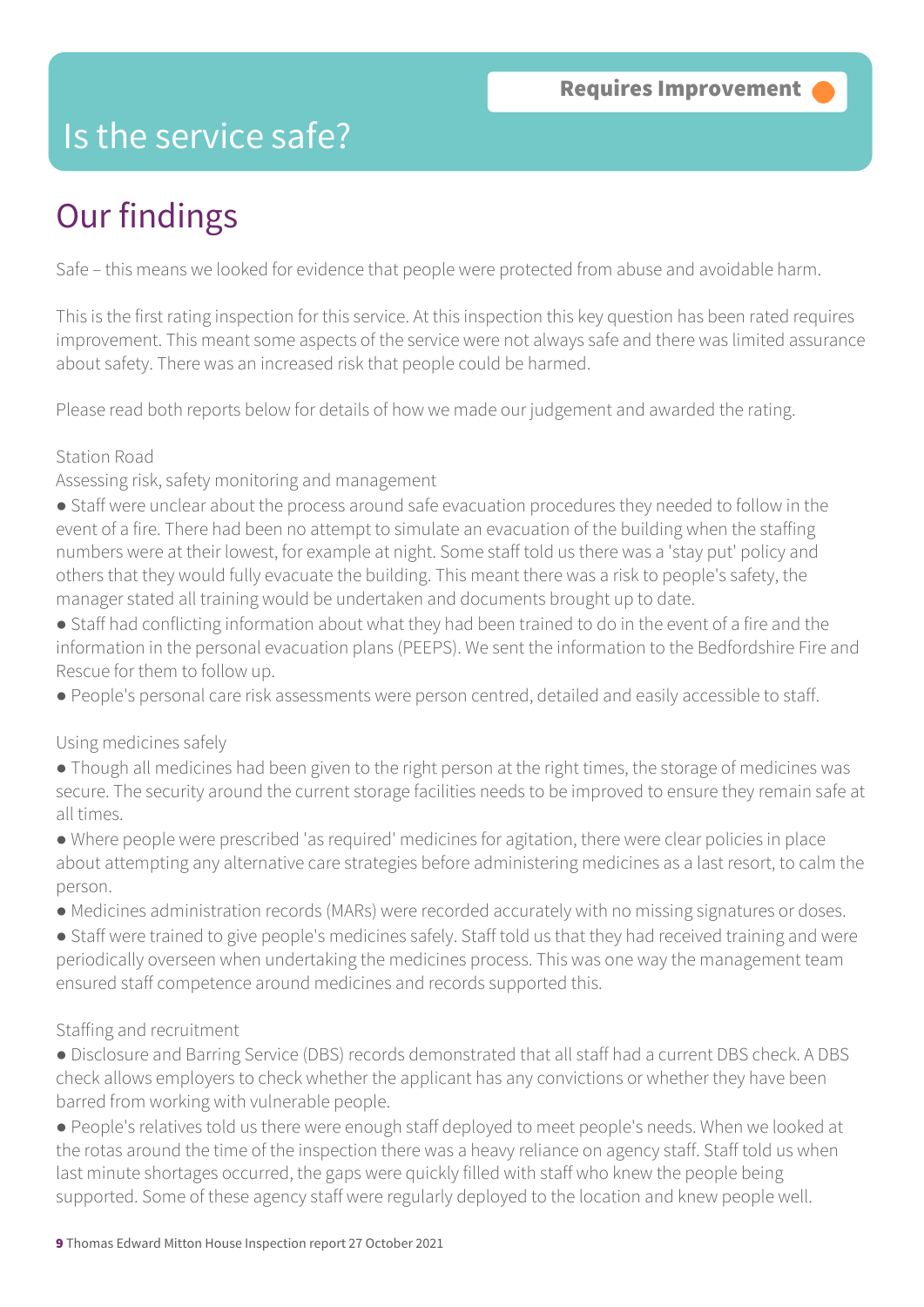● Effective recruitment procedures were in place to check the applicant's past performance and they had a concurrent previous employment history. We viewed three staff files and confirmed a full recruitment process had been completed.

Systems and processes to safeguard people from the risk of abuse

● People were protected from the risk of harm or abuse.

● When we asked people's relatives if they thought their relation was safe, one relative said, "Yes, I think with the people there he's just well looked after and they keep an eye on him and I can tell [named is] happy." Another said, "When I talk with the staff on the phone, I often hear [named] in the background making 'happy noises' so I know that they see it as their home and is very happy there."

● Staff understood safeguarding and how to recognise signs of abuse. Staff informed us they knew how to escalate their concerns if required to and were confident the management would take action to keep people safe.

● Staff had a good understanding of what to do to make sure people were protected from harm. Staff told us they had received regular training in safeguarding issues.

Preventing and controlling infection

- We were assured that the provider was preventing visitors from catching and spreading infections.
- We were assured that the provider was meeting shielding and social distancing rules.
- We were assured that the provider was admitting people safely to the service.
- We were assured that the provider was accessing testing for people using the service and staff.

● We were assured the provider was facilitating visits for people living in the home in accordance with the current guidance.

We have also signposted the provider to resources to develop their approach.

Learning lessons when things go wrong

● There was opportunity to learn lessons when things go wrong. The manager regularly held team meetings and individual supervision for reflective practice.

● Lessons are learnt when behaviour that challenges occurs, and where restrictive practices were used. Incidents and near misses were scrutinised regularly and management analysis looked for patterns and any contributing triggers. This information was then used to improve people's care.

#### Thomas Edward Mitton House

Safe – this means we looked for evidence that people were protected from abuse and avoidable harm.

At the last inspection this key question was rated as Good. At this inspection this key question has reduced to Requires Improvement. This meant some aspects of the service were not always safe and there was limited assurance about safety. There was an increased risk that people could be harmed.

Assessing risk, safety monitoring and management

● The registered manager supported the staff team to identify risks to people using the service. Detailed risk assessments were in place, providing staff with information how to manage those risks, such as from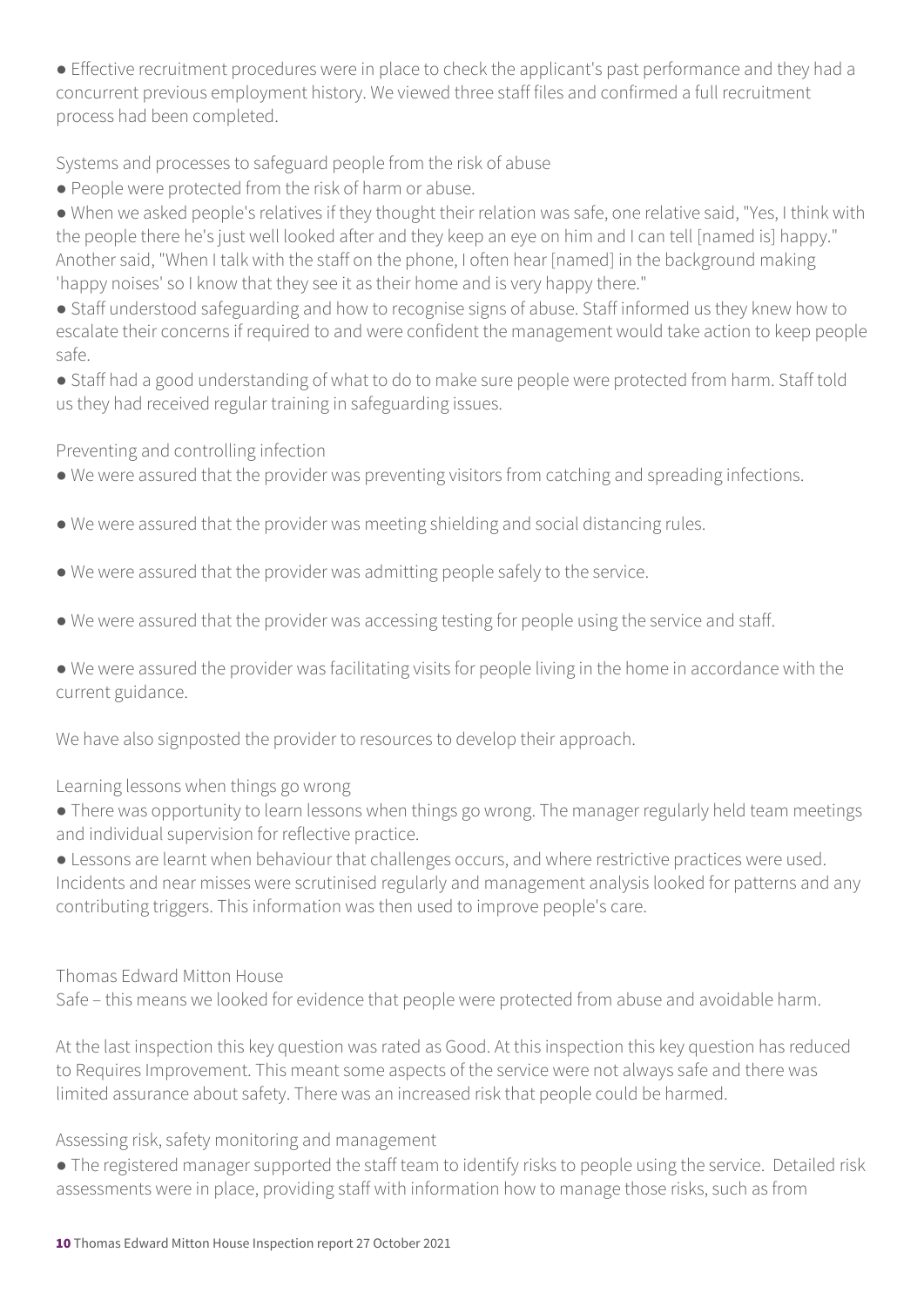smoking, choking and any person's behaviour that could be challenging for staff or others using the service. Processes had been put in place for staff to read and sign to confirm they understood the risk assessments. However, we found management staff had not always followed processes that had been introduced following a serious incident where a person using the service accidentally set themselves alight. There was a small number of agency staff who for consistency purposes, were used to cover shifts that permanent staff were unable to do. Although the agency staff on duty on the day of the inspection had not signed the risk assessments, they were aware of the processes that were involved to ensure people's safety.

● Staff supported people to mobilise safely around the home and to eat safely in line with the guidance identified in their risk assessments.

Learning lessons when things go wrong

● Some lessons were learnt when things went wrong. For example, following a smoking incident, risk assessments had been expanded and detailed the specific action staff should take to ensure people who smoked were kept safe.

● The registered manager showed us the provider's monitoring process for accidents and incidents. The registered manager was then able to use this information to detect any potential trends and make changes to reduce the likelihood of future safety incidents.

#### Staffing and recruitment

● The service had safe recruitment processes in place which included obtaining references and a Disclosure and Baring Service (DBS) check prior to any staff commencing employment. A DBS check enables a potential employer to assess if a staff member was suitable for employment. One staff member told us, "I had a DBS and references all returned before I started."

● The registered manager ensured there were sufficient numbers of staff to reflect and meet the cultural needs of people.

Systems and processes to safeguard people from the risk of abuse

- Observations we made during the inspection indicated people were at ease with staff. Relatives we spoke with stated that though visiting had been reduced due to the pandemic, their relation had not raised any concerns with them.
- Staff we spoke with confirmed they had completed training in safeguarding people. They were aware of signs of potential abuse and knew how to report to management if they came across or suspected that people were at risk.

● The provider had policies and procedures in place to keep people safe. We saw the service had responded appropriately, when required, by reporting concerns to external authorities.

#### Using medicines safely

- People's medicines were stored and administered safely by trained staff.
- Staff training was regularly updated and staff competencies were regularly checked by one of the management team.

#### Preventing and controlling infection

- We were assured that the provider was preventing visitors from catching and spreading infections.
- We were assured that the provider was meeting shielding and social distancing rules.
- We were assured that the provider was admitting people safely to the service.
- We were assured that the provider was using PPE effectively and safely.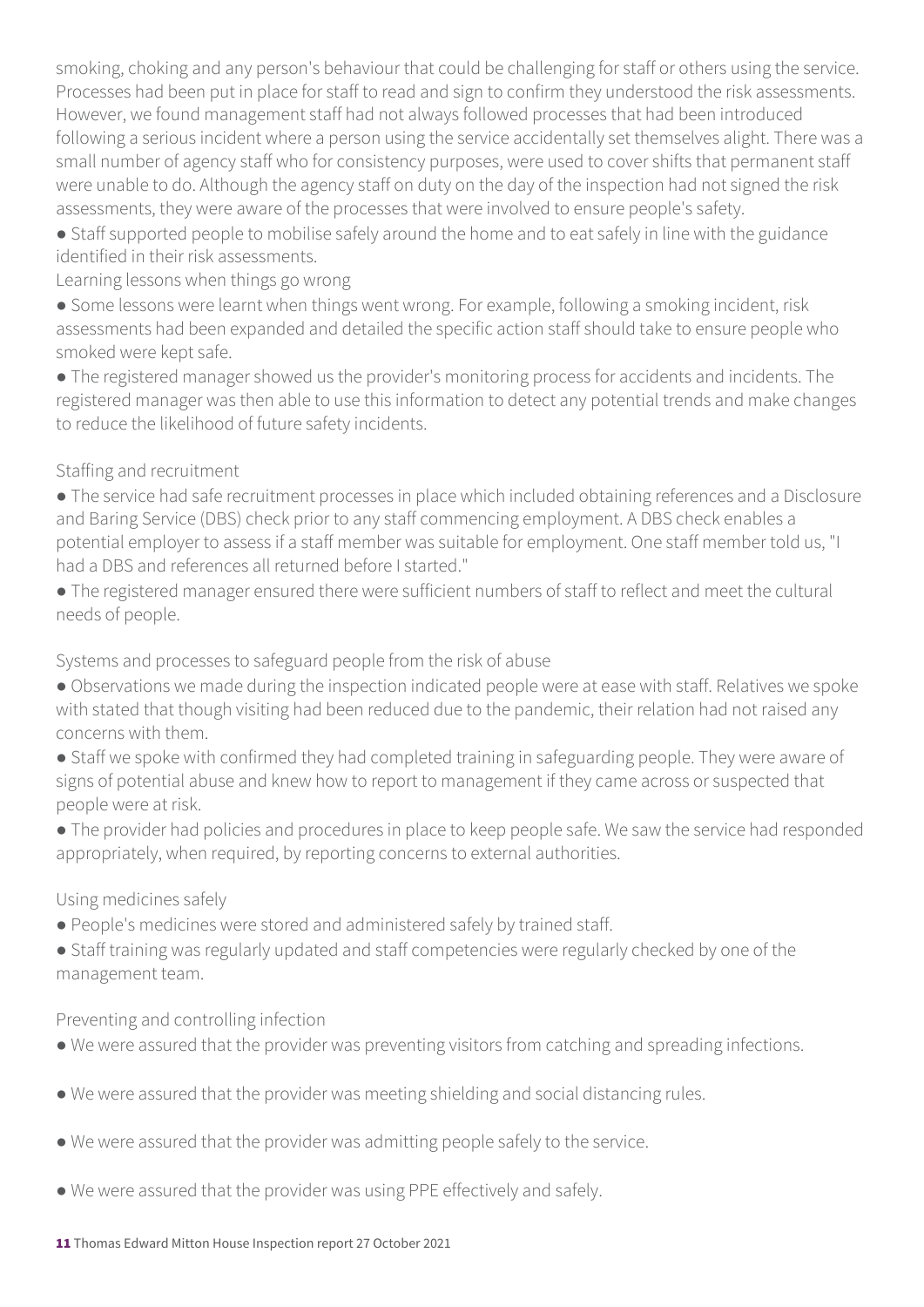- We were assured that the provider was accessing testing for people using the service and staff.
- We were assured that the provider's infection prevention and control policy was up to date.

● We were assured the provider was facilitating visits for people living in the home in accordance with the current guidance.

We have also signposted the provider to resources to develop their approach.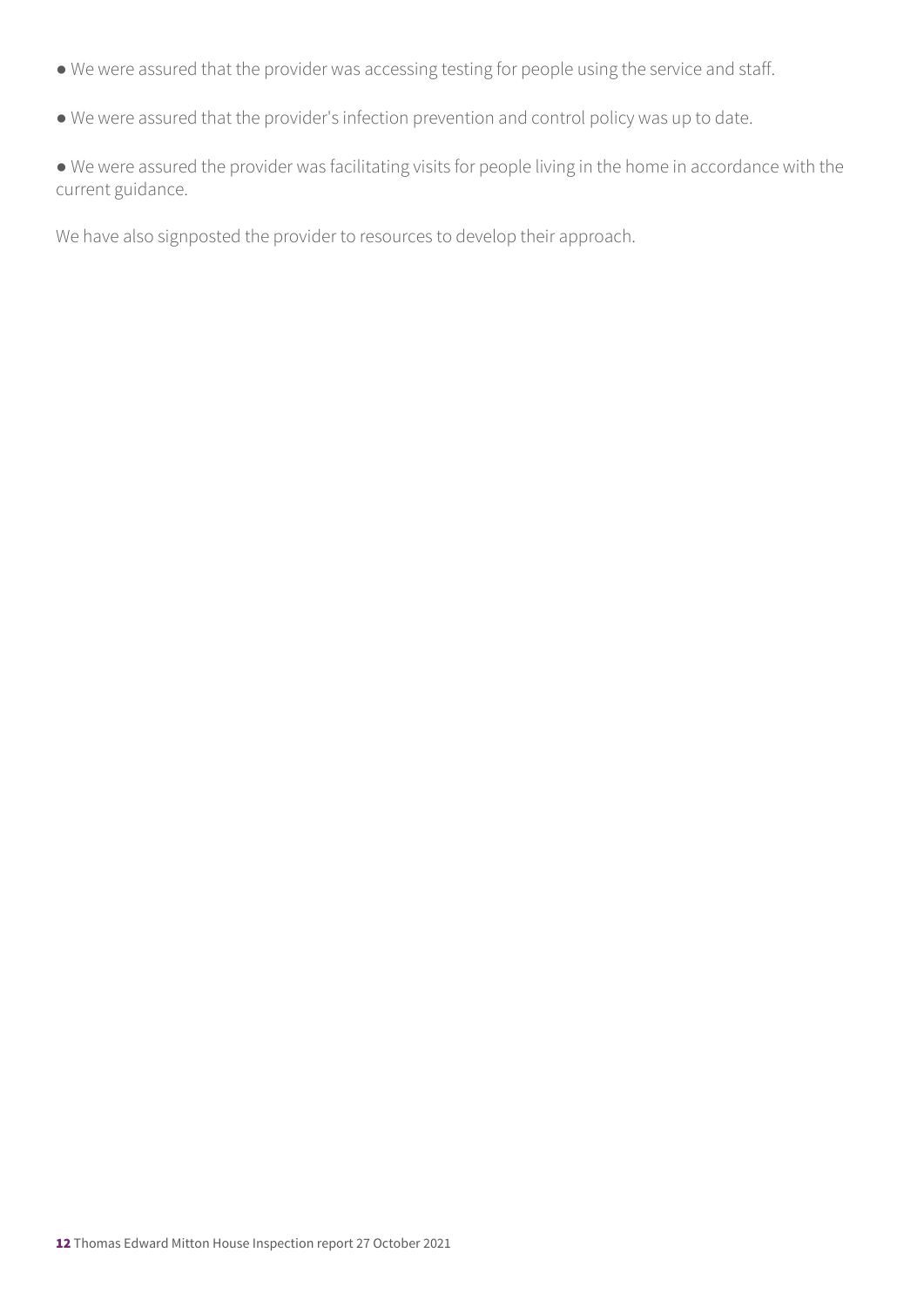### Is the service effective?

### Our findings

Effective – this means we looked for evidence that people's care, treatment and support achieved good outcomes and promoted a good quality of life, based on best available evidence.

This is the first rating inspection for this service. At this inspection this key question has been rated as Good. This meant people's outcomes were consistently good, and people's feedback confirmed this.

Please read both reports below for details of how we made our judgement and awarded the rating.

#### Station Road

Assessing people's needs and choices; delivering care in line with standards, guidance and the law

- People and their relatives were involved in agreeing people's care needs and then in the ongoing development of the personal support plan. The manager used this information to ensure staff had the skills and understood how people chose to be supported.
- Care assessments were comprehensive and reflective of the Equality Act, considering people's individual needs, which included their age and disability. Information about the person's learning disability were clearly documented and included information as to how this impacted on a person's day to day life and the support required.

Staff support: induction, training, skills and experience

- Newly employed staff completed induction and essential training for their role and worked alongside experienced care staff to gain practical experience. Care staff who had not previously worked in care were required to complete the care certificate. This provided staff with a nationally recognised knowledge and skills set for people's care.
- Training information showed staff had completed training in topics related to people's health and personcentred care needs. Staff competencies were regularly assessed to ensure they supported people in line with the provider's training.
- Staff told us they were well supported, had regular management supervision and could attend and fully take part in discussions at meetings.

Supporting people to eat and drink enough to maintain a balanced diet

- People were encouraged to be fully involved in decisions about their dietary requirements. Staff supported people to budget and shop for what they liked to eat and drink. One relative said, "I know [named] gets meals they enjoy."
- Where people required dietary support, their related support plan described the level of support required.
- Staff told us, and records confirmed they were trained in food hygiene.

Supporting people to live healthier lives, access healthcare services and support; Staff working with other agencies to provide consistent, effective, timely care

● People were supported to lead healthier lives and accessed relevant external health care services when needed. Staff were vigilant and would act quickly if they had any concerns about people's health.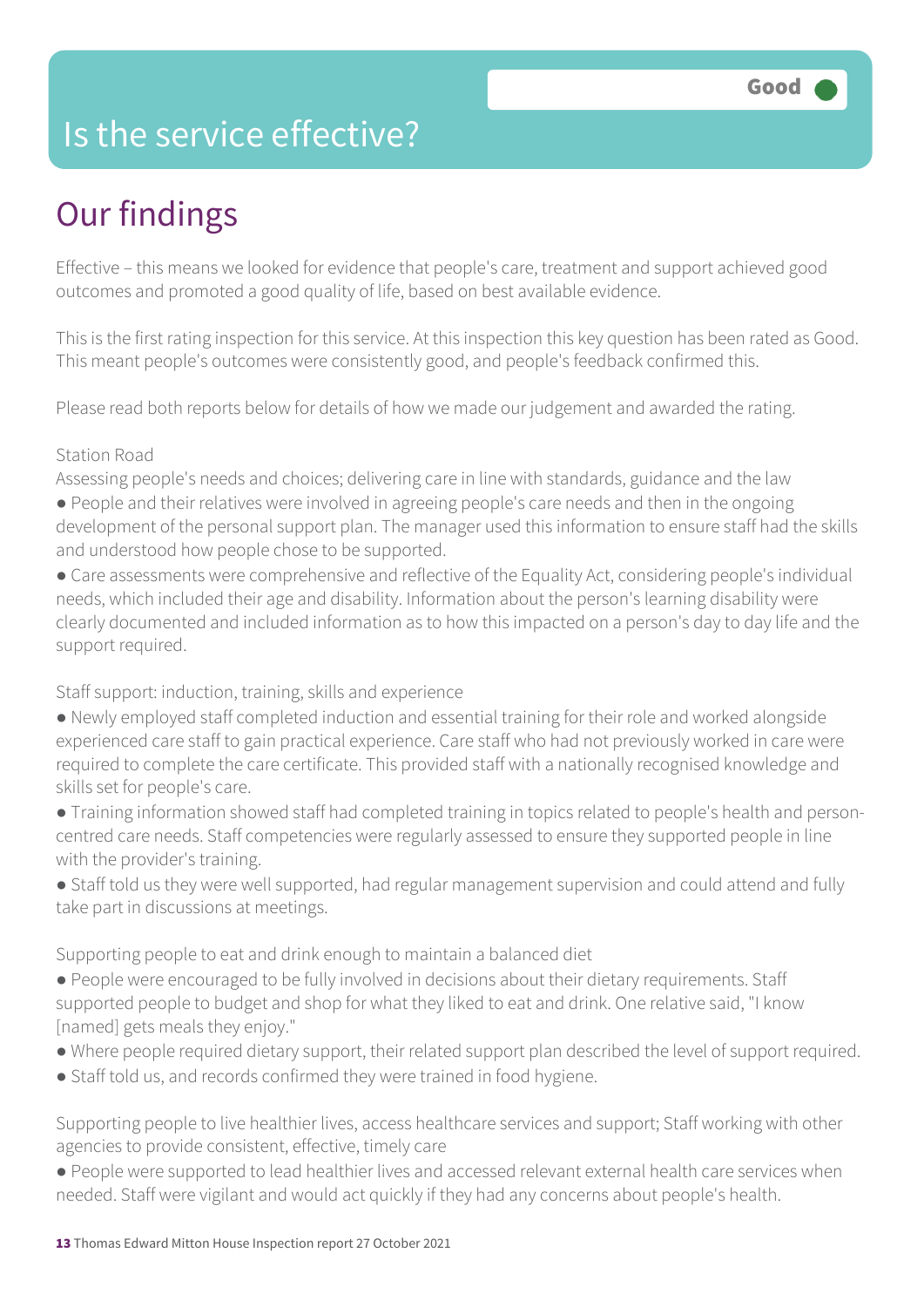● The service worked closely with the in-house health professionals such as physiotherapists and psychologists. Support plans provided clear guidance for staff and included personalised instructions provided by health care staff.

● A family member confirmed their relative regularly attended health checks and they received updates from the staff.

Ensuring consent to care and treatment in line with law and guidance

The Mental Capacity Act 2005 (MCA) provides a legal framework for making decisions on behalf of people who may lack the mental capacity to do so for themselves. The Act requires that, as far as possible, people make their own decisions and are helped to do so when needed. When they lack mental capacity to take decisions, any made on their behalf must be in their best interests and as least restrictive as possible.

People can only be deprived of their liberty to receive care and treatment when this is in their best interests and legally authorised under the MCA. When people receive care and treatment in their own homes an application must be made to the Court of Protection for them to authorise people to be deprived of their liberty.

● The service worked within the principles of the MCA.

● People's ability to make informed decisions had been assessed or was in the process of being assessed. Where people had restrictions placed on them there was a copy of relevant Court of Protection documents and any restrictions were clearly documented in their support plans.

● Staff were trained in this area. They gave examples of how they encouraged people to be fully involved in decisions made about all aspects of their care.

Thomas Edward Mitton House

Effective – this means we looked for evidence that people's care, treatment and support achieved good outcomes and promoted a good quality of life, based on best available evidence.

At the last inspection this key question was rated as Good. At this inspection this key question has remained the same. This meant people's outcomes were consistently good, and people's feedback confirmed this.

Assessing people's needs and choices; delivering care in line with standards, guidance and the law

● We saw that pre-assessment documents continued to be completed prior to people being admitted to the service. Assessments were detailed, identifying risks and the care required by the person to meet their needs and goals.

● People's needs were identified in their care plans. A relative told us, "I was involved in [named] assessment of their needs." The relative went onto explain that staff continued to contact them about any changes in their care needs.

● People's documented needs and choices reflected the Equality Act, for example people were supported to engage in all aspects of their faith and culture.

Staff support: induction, training, skills and experience

● Staff received a training induction when they commenced with the service which included a period of shadowing an experienced staff member. Training was individually targeted at care certificate level or above. Other specialist courses such as acquired brain injury were arranged for non-clinical staff to provide an insight into the reason for people's stay in the home.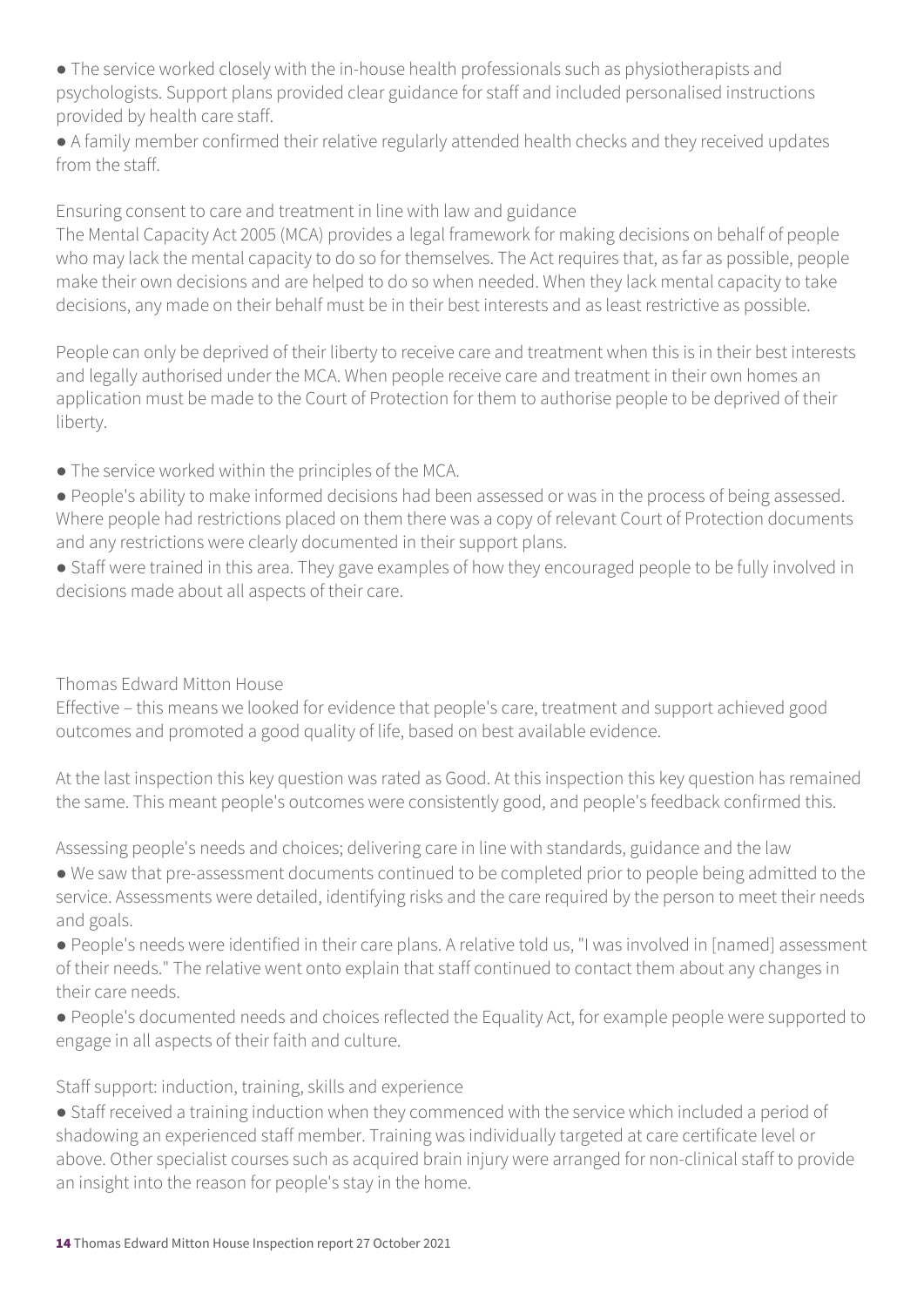● A member of staff told us, "I had detailed induction training and shadowing, as well as familiarising with the care plans."

Supporting people to eat and drink enough to maintain a balanced diet

- One person's relative told us they were unsure of the choices their relation had around food. We found that people had a varied choice at all mealtimes and the menus were changed regularly with input from the people living in the home. The registered manager had employed a new chef and menu changes in line with seasonal choices would be introduced shortly.
- People had individual diets they required to remain healthy. Some people had food prepared in a special way where their swallowing was restricted because of their health condition.
- Where people had identified risks around food, they were supported with a risk assessment while people were encouraged to regain their independence skills.
- Some people had monitoring records completed of their dietary intake to guard against malnutrition.

Staff working with other agencies to provide consistent, effective, timely care; Supporting people to live healthier lives, access healthcare services and support

- We saw evidence in people's records of collaborative work with health professionals including clinical psychologists, occupational therapists and speech and language therapists, to inform the care plan and support recovery.
- People had access to relevant healthcare professionals which was supported by staff when needed.
- Where people had more complex healthcare needs, for example diabetes, they had regular access to external professionals related to these needs.

Adapting service, design, decoration to meet people's needs

- Though Thomas Edward Mitton house was purpose built for people's rehabilitation with an acquired brain injury, changes were planned to ensure adequate levels of equipment were readily available for staff.
- The assistant manager shared some planned adaptations to the building which will provide more storage for vital equipment to aid people's recovery.

Ensuring consent to care and treatment in line with law and guidance

The Mental Capacity Act 2005 (MCA) provides a legal framework for making particular decisions on behalf of people who may lack the mental capacity to do so for themselves. The Act requires that, as far as possible, people make their own decisions and are helped to do so when needed. When they lack mental capacity to take particular decisions, any made on their behalf must be in their best interests and as least restrictive as possible.

People can only be deprived of their liberty to receive care and treatment when this is in their best interests and legally authorised under the MCA. In care homes, and some hospitals, this is usually through MCA application procedures called the Deprivation of Liberty Safeguards (DoLS).

● The registered manager had applied for DoLS authorisations where restrictions were required to keep people safe.

● Staff we spoke with had a good understanding of the MCA, we observed staff ask for permission before providing support to people.

● One staff member told us, "We provide people with the information to help them make an informed decision."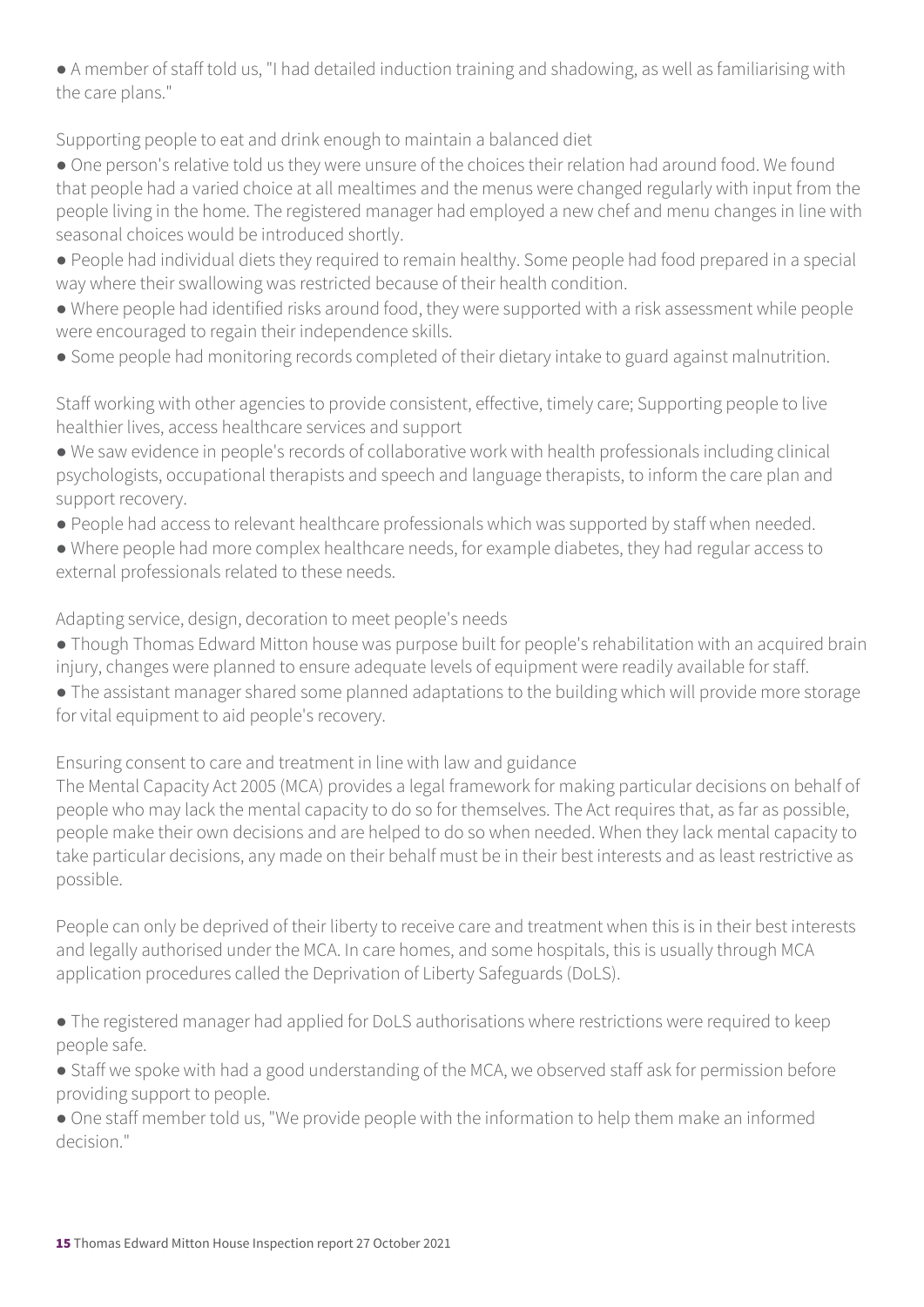### Is the service caring?

### Our findings

Caring – this means we looked for evidence that the service involved people and treated them with compassion, kindness, dignity and respect.

This is the first rating inspection for this service. At this inspection this key question has been rated as Good. This meant people were supported and treated with dignity and respect; and involved as partners in their care.

Please read both reports below for details of how we made our judgement and awarded the rating.

#### Station Road

Ensuring people are well treated and supported; respecting equality and diversity

- Staff were knowledgeable about people's preferences, routines and gave examples of how they promoted and respected things that were important to them. This indicated staff had developed a caring and positive relationships with people they looked after.
- Relatives told us about their loved ones needs and wishes in relation to their values and culture. Support plans contained individual information about people's beliefs, their friendships and close relationships.

Supporting people to express their views and be involved in making decisions about their care

- People's relatives were involved in the planning of their relations care. People were supported to make decisions about their care and staff told us how they read people's body language to indicate people's agreement to care offered.
- People's relatives told us they were provided with information about advocacy services. This meant that people could have access to someone independent who could speak up on their behalf if they felt unable to or had no close relative to act on their behalf.

Respecting and promoting people's privacy, dignity and independence

- Staff told us how they protected people's privacy and dignity, for example, by closing the curtains and doors and knocking on doors before entering.
- People's independence was promoted, and support plans reflected people's abilities and detailed the level of all interventions or support when required.
- People's personal information was kept secure. Staff understood the importance of maintaining paper and electronic records securely. Electronic records were password protected.

Thomas Edward Mitton House

Caring – this means we looked for evidence that the service involved people and treated them with compassion, kindness, dignity and respect.

At the last inspection this key question was rated as Good. At this inspection this key question has remained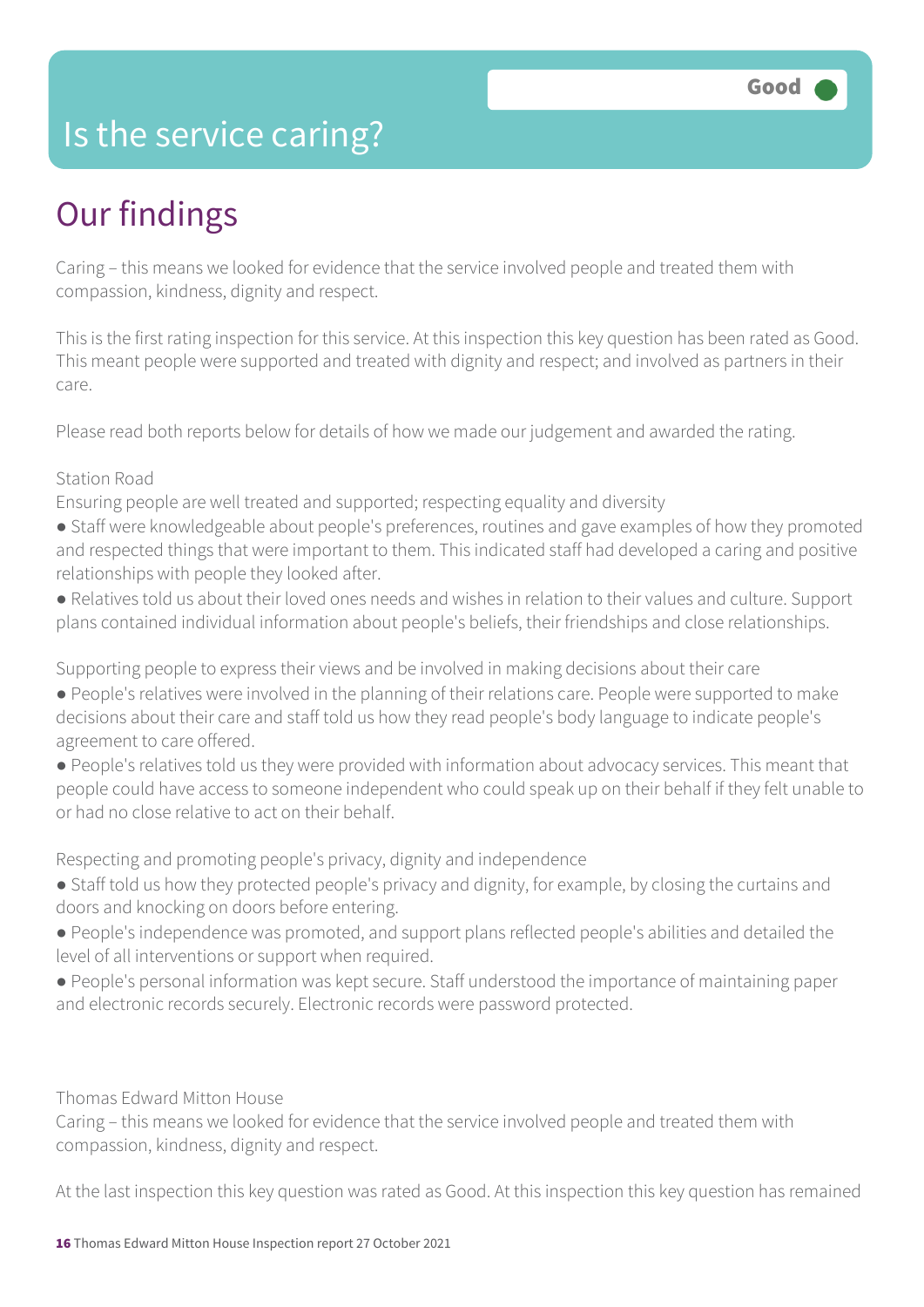the same. This meant people were supported and treated with dignity and respect; and involved as partners in their care.

Respecting and promoting people's privacy, dignity and independence

- Though staff respected most people's privacy and knew how people wished to be supported. One person said to us they were unhappy with the gender of some supporting staff. We spoke with the assistant manager who said they would follow this up and ensure the person's choices were clarified in their care plan and information updated with all staff.
- We observed care was provided in a dignified manner, with staff knocking and addressing themselves before entering rooms which promoted people's privacy and dignity.
- During meal times staff offered people a cover to protect their clothing from food and drink spillages and so promote their dignity.

Ensuring people are well treated and supported; respecting equality and diversity

- We observed people were treated with respect and kindness. People's relatives agreed though most had visiting restricted due to the recent pandemic.
- People's records had information about their individual preferences, personal history and background. This information was used by staff to provide topics of conversations and was effective in reassuring people when they became anxious of distressed. Guidance in care plans enabled staff to support people and deflect them from presenting with behaviour that challenged. For example, we saw staff support a person whose behaviour became challenging to others. The member of staff spoke with them and quietly explained the reasons for their extended stay and the person then calmed.

Supporting people to express their views and be involved in making decisions about their care

- We saw the staff held regular meetings with people and staff and had regular discussions with people to ensure they had a voice.
- Care plans and reviews reflected that people were supported to make their own choices and be as independent as possible.
- Where people required assistance to make important decisions, staff knew how to obtain assistance from legal and advocacy services to support people. An advocate is a person who works with people or a group of people who may need support and encouragement to exercise their rights. Where people were visited by an advocate, their views were taken into consideration.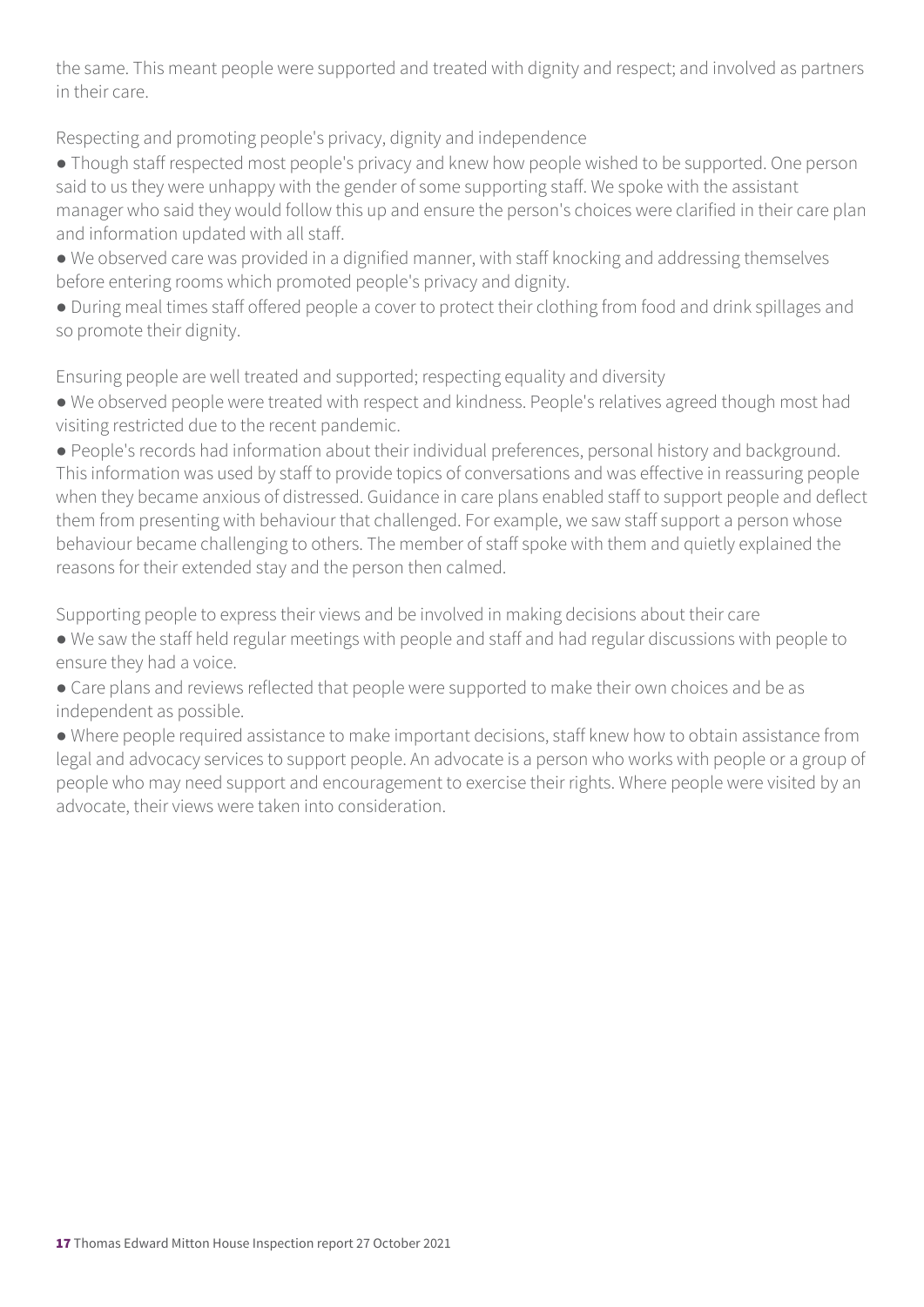### Is the service responsive?

### Our findings

Responsive – this means we looked for evidence that the service met people's needs.

This is the first rating inspection for this service. At this inspection this key question has been rated as Good. This meant people's needs were met through good organisation and delivery.

Please read both reports below for details of how we made our judgement and awarded the rating.

#### Station Road

Planning personalised care to ensure people have choice and control and to meet their needs and preferences

- People and relatives were included in the planning and development of the persons' support plan. This gave them opportunity to understand what to expect from and to agree their care. Records demonstrated the inclusion of health and social care professionals.
- Support plans were extensive and very well detailed. Staff compiled care plans which included information from professionals' assessments which ensured individual care was offered to people. The majority of documents were supported by pictorial symbols (easy read). For example, the emergency grab sheet and hospital passport were thorough and in depth and included information about the person's family contact.
- The manager and support staff had a good understanding of people's care, social and cultural needs. Support plans were updated, and any care changes were communicated to staff through handover information at the beginning of each shift. One relative told us staff knew their relation very well. They said, "If they [staff] see [named] getting stressed they know what to do straight away and calm [named] down really quickly."

#### Meeting people's communication needs

Since 2016 onwards all organisations that provide publicly funded adult social care are legally required to follow the Accessible Information Standard (AIS). The standard was introduced to make sure people are given information in a way they can understand. The standard applies to all people with a disability, impairment or sensory loss and in some circumstances to their carers'.

● People's communication needs were considered as part of their assessment and their support plan described the level of support required.

Supporting people to develop and maintain relationships to avoid social isolation; support to follow interests and to take part in activities that are socially and culturally relevant to them

● Some people were able and supported to maintain contact with family and friends, though this had become more difficult during the recent pandemic. Some people were unable to communicate directly with their relatives during this time, due to the person being unable to comprehend electronic 'tablet' communication. However, two relatives told us they contacted the staff for regular updates and could hear their relation making 'happy noises' in the background. These variable levels of communication met the principles of Right support, Right care, Right culture.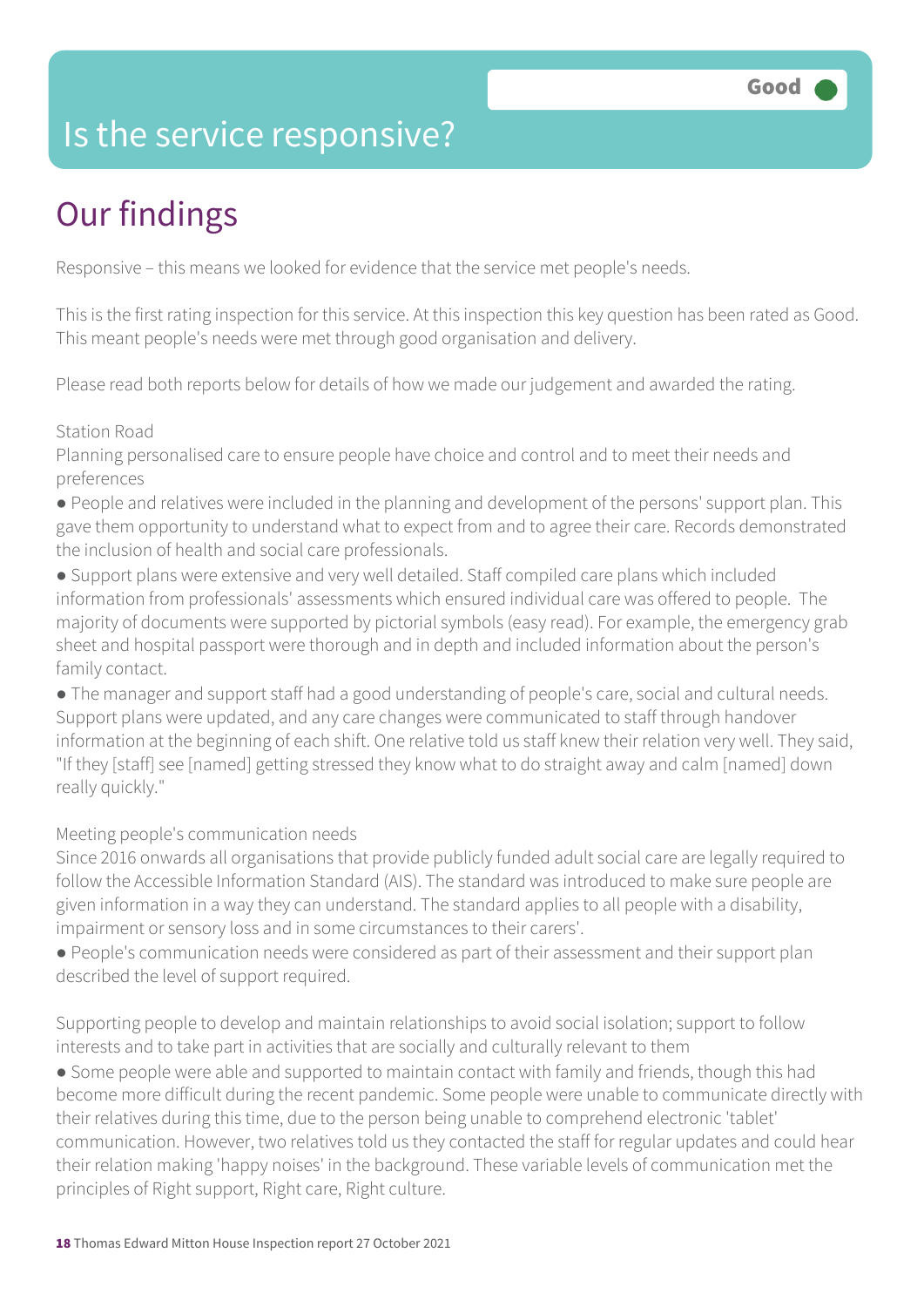- A relative said, "It's amazing there, we dropped him on the admission day and within an hour we went for a walk which hadn't happened before, the last place [named] said they weren't able to go for a walk."
- Positive behaviour support (PBS) figured prominently in support plans, which promoted people's positive behaviour which in turn had a beneficial effect of lessening behaviour that challenges staff.
- People's support plans were outcome focused, reflecting their goals and aspirations. People were encouraged and supported to take part in a range of community-based leisure activities, which had been temporarily restricted due to the pandemic.

#### Improving care quality in response to complaints or concerns

- People were provided with written information about the service and how to complain, in a format that was accessible to them.
- All the relatives we spoke with knew how to make a complaint and were confident these would be listened to. One relative said, "I would be happy to complain if that what was needed, but so far there has been no need." A second relative said, "Yes, [ I know how to make a complaint], we're always kept well informed by them so don't need to."

#### End of life care and support

- At the time of the inspection, no one was being supported with end of life care and palliative care needs.
- The manager had systems and procedures in place to identify people's wishes and choices regarding their end-of-life care, though no plans had been put in place due to the delicate nature of both the person and their relatives opinions about their end of life.
- The manager told us they would respond to and record any guidance or advance wishes from family members.

#### Thomas Edward Mitton House

Responsive – this means we looked for evidence that the service met people's needs.

At the last inspection this key question was rated as Outstanding. At this inspection this key question has reduced to Good. This meant people's needs were met through good organisation and delivery.

Planning personalised care to ensure people have choice and control and to meet their needs and preferences

● Staff took time to get to know and understand people, to highlight their needs and rehabilitation goals. We saw this was reflected in people's individual care plans.

● People's care plans were directly linked with risk assessments, and these had been completed by a range of staff that were employed in the home. This meant where there were changes required to a person's specific need there were specialist in house staff to dictate the changes and enable staff to provide a consistent level of support.

#### Meeting people's communication needs

Since 2016 onwards all organisations that provide publicly funded adult social care are legally required to follow the Accessible Information Standard (AIS). The standard was introduced to make sure people are given information in a way they can understand. The standard applies to all people with a disability, impairment or sensory loss and in some circumstances to their carers'.

- The registered manager and the staff were aware of the AIS.
- Care plans detailed the preferred methods of communication for individuals and how staff could ensure effective communication. For example, we saw information being communicated with the support of picture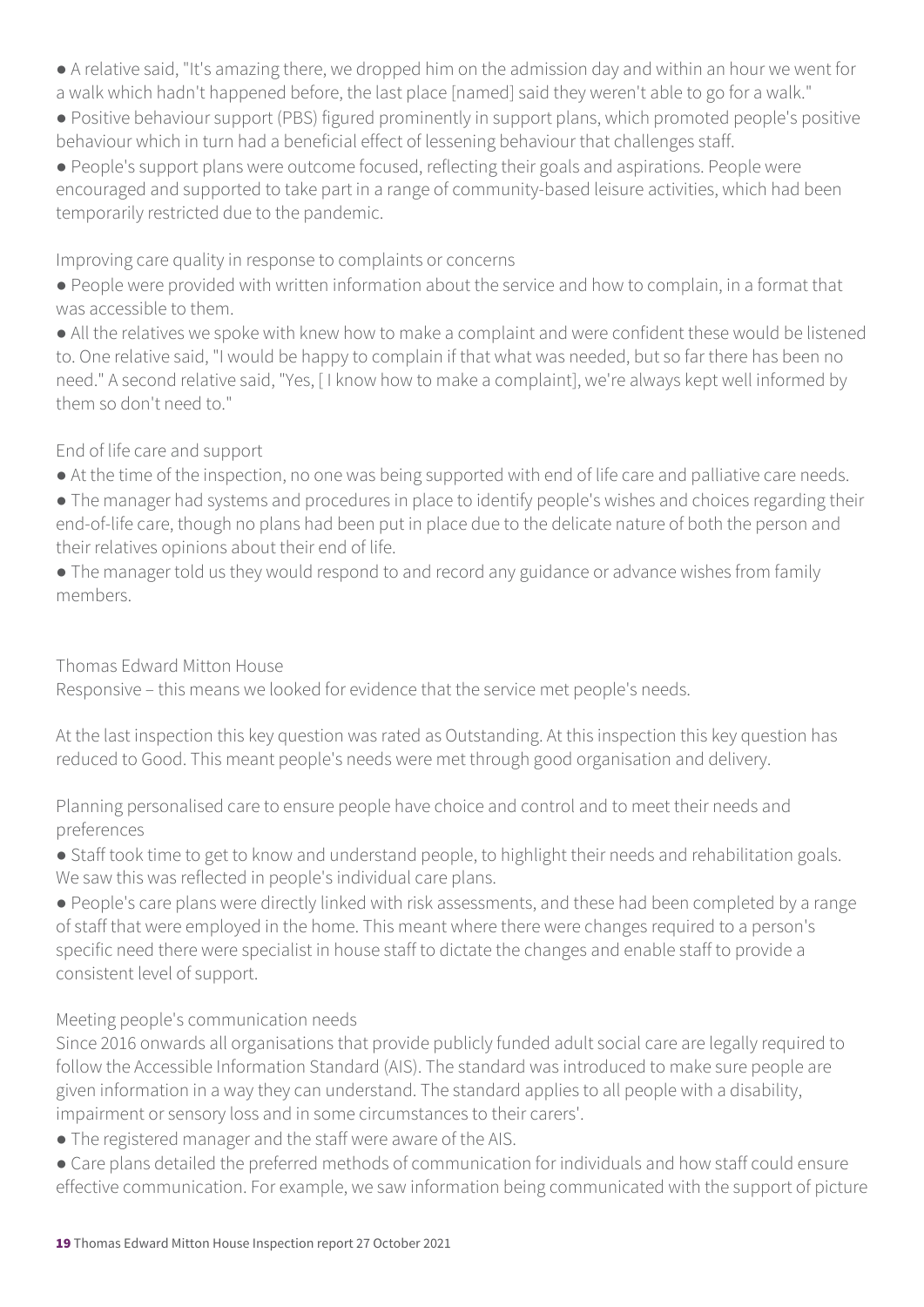symbols to aid peoples understanding.

● Person-centred communication methods were used and where people's first language was not English, they were spoken with in their first or alternative language so they could fully comprehend changes to their living arrangements and care plan.

Supporting people to develop and maintain relationships to avoid social isolation; support to follow interests and to take part in activities that are socially and culturally relevant to them

- We saw people had personalised activity plans based on their individual rehabilitation needs.
- People's communication with relatives had been reduced throughout the pandemic. Though staff had arranged alternatives of electronic tablet communication and window visits.

#### Improving care quality in response to complaints or concerns

● The service had a complaints procedure in place with a copy displayed for people to access. People we spoke with confirmed they knew how to use this if they needed.

● Most relatives we spoke with were very positive about the service and the treatment of their relation. However, one relative who had complained recently was awaiting the outcome of their concerns.

● Where complaints had been raised prior to our inspection we found they had been investigated and responded to appropriately.

#### End of life care and support

● The registered manager told us the staff had begun looking at people's end of life wishes and entering agreed plans into some people's records. Some staff had completed end of life training.

● We saw where one person's end of life plan had been developed and professional advice had been added from the GP and district nurse, so the plan could be put into action when required.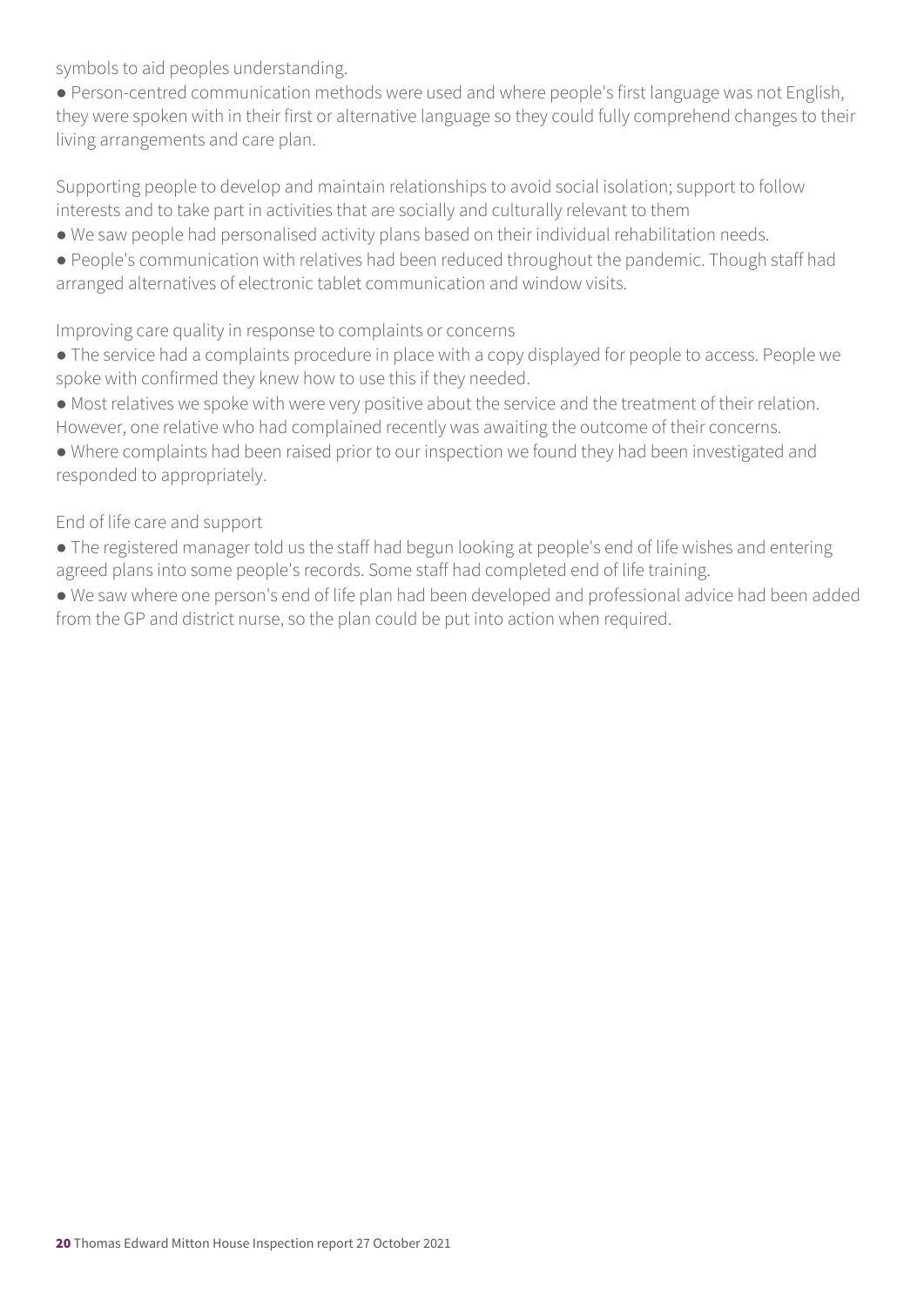### Is the service well-led?

### Our findings

Well-Led – this means we looked for evidence that service leadership, management and governance assured high-quality, person-centred care; supported learning and innovation; and promoted an open, fair culture.

This is the first rating inspection for this service. At this inspection this key question has been rated as Requires improvement. This meant the service management and leadership was inconsistent. Leaders and the culture they created did not always support the delivery of high-quality, person-centred care.

Please read both reports below for details of how we made our judgement and awarded the rating.

#### Station Road

Managers and staff being clear about their roles, and understanding quality performance, risks and regulatory requirements

● Governance was in place but was not well managed. We asked several times for additional information to be sent to us following the inspection. Although some documents were sent, the information was unreliable and at times confusing. For example, we asked for staff telephone numbers prior to the inspection we were sent 11 staff details. However, the numbers supplied did not relate to the named staff. Similarly, when we received the information following the inspection there were 19 staff on the training records. That meant we could only corroborate part of the information gathered at inspection.

● The governance and checks around staffs' DBS clearances was similarly confusing where the initial information indicated three people's DBS check was out of date and a fourth member of staff had not applied for one. Though the correct information was sent and all records indicated staff DBS checks were up to date. The manager told us they had relied on information from an in-house laptop and not company generated information.

● Information provided in people's emergency evacuation plans (PEEPS) had not been fully tested by staff to simulate an emergency evacuation. The PEEPS indicated that a full evacuation of the building was possible, however, this had not been attempted reflecting anything other than full staffing, and no alternatives strategies provided to staff.

We found no evidence that people had been harmed however, systems were either not in place or robust enough to demonstrate the safety and quality of the service was effectively managed. This placed people at risk of harm. This was a breach of regulation 17 (good governance) of the Health and Social Care Act 2008 (Regulated Activities) Regulations 2014.

● There was a range of other audits carried out by staff and external healthcare staff that ensure parts of the premises were safe.

● There had been no registered manager in place since November 2020. Providers are required to ensure a manager registered with the Care Quality Commission (CQC) is in place in locations where the regulated activity of personal care is carried out. A manager had been recruited and they had commenced the registration process prior to the inspection. In the absence of a registered manager the provider was legally responsible for ensuring the service met all regulatory requirements.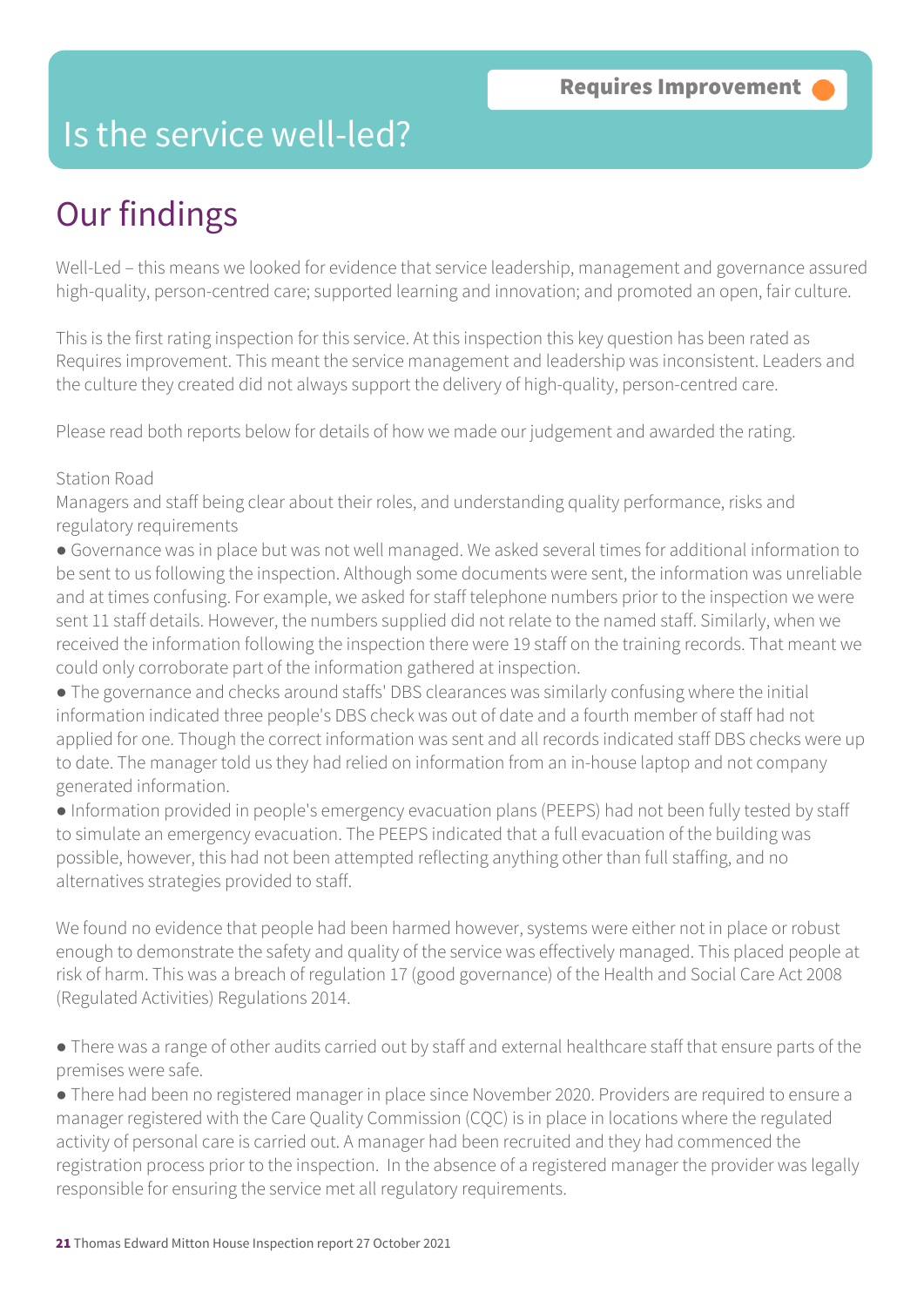Promoting a positive culture that is person-centred, open, inclusive and empowering, which achieves good outcomes for people

- Though most people were non-verbal and had limited understanding of their support needs, their relatives and supporters were included and consulted about aspects of people's support needs.
- People's relatives were positive about the staff who attended the support calls. One relative said, 'Some of the staff have been there (at Station Road) a long time and know [named] really well. Some [staff] moved (with the person?) from their previous home; they do a great job and support [person] well."

How the provider understands and acts on the duty of candour, which is their legal responsibility to be open and honest with people when something goes wrong

- Managers and staff understood their duty of candour responsibilities and took swift action when things went wrong. We saw examples of the support and feedback provided to people and their relatives following incidents or when things went wrong.
- All accidents and incidents were logged and shared with appropriate professionals and action was taken to reduce further risks.

#### Continuous learning and improving care

- Systems were in place to review good practice guidance, and implement changes where required. We saw where historically managers' had communicated with us regularly about occurrences in the location.
- The analysis of incidents and events in the service were used to identify potential themes and trends, so action could be taken to further develop the service and reduce the likelihood of re-occurrence.

Engaging and involving people using the service, the public and staff, fully considering their equality characteristics

- Staff meetings were held regularly and provided an opportunity for staff to share information about the people they supported and discuss any changes or improvements to people's care and support. Staff meetings were also used by the manager to update staff on key issues and changes in the service, and to encourage staff to share ideas for improvements.
- People and their close relatives' views were sought about the service. One relative told us this was mostly at review meetings. They had in the past received questionnaire surveys, which were provided in an easy read and letter format. Easy read surveys were used to aid people's understanding of the content. Feedback or comments were considered and built into any planned changes and development of the service.
- Staff told us they received supervision though this had been irregular due to the manager post being vacant. They confirmed when this did take place, it gave them the opportunity to discuss in confidence their work performance, further training or support needs.

#### Working in partnership with others

- The manager and staff worked with key statutory organisations, which included the local authority, education department, safeguarding teams, and clinical commissioning groups. This was to facilitate the effective support and care of people using the service.
- The location worked with a number of professionals when people were moving into their accommodation, this helped to ensure changes were planned to reduce any disruption to a minimum.

#### Thomas Edward Mitton House

Well-Led – this means we looked for evidence that service leadership, management and governance assured high-quality, person-centred care; supported learning and innovation; and promoted an open, fair culture.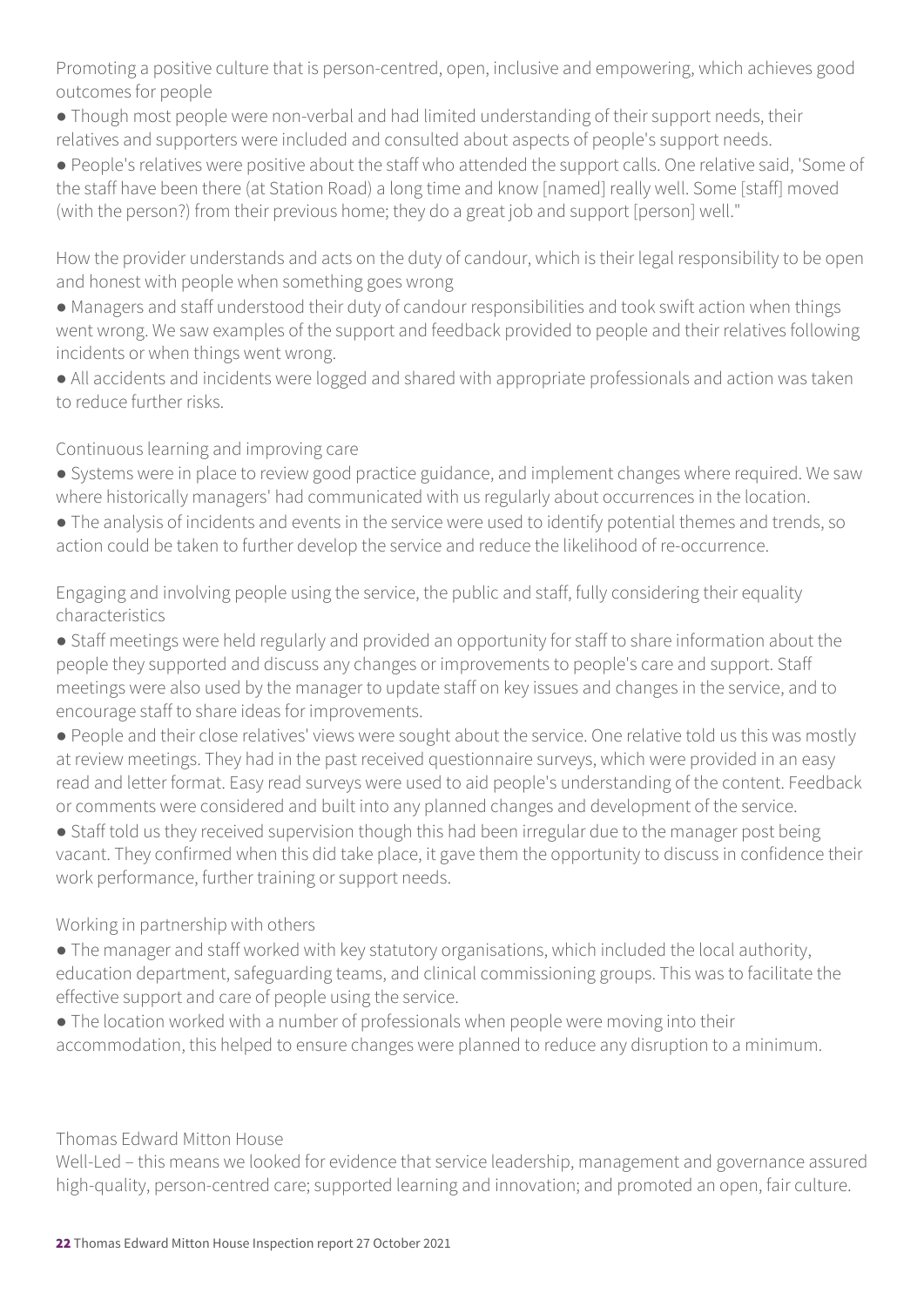At the last inspection this key question was rated as Good. At this inspection this key question has reduced to Requires Improvement. This meant the service management and leadership was inconsistent. Leaders and the culture they created did not always support the delivery of high-quality, person-centred care.

Managers and staff being clear about their roles, and understanding quality performance, risks and regulatory requirements

● Quality monitoring checks in place to assess, monitor and improve the overall quality of the service had not always been effective in identifying areas that required improvements. For example, the infection control audit had not identified areas of building that required repair and renewal to ensure effective adequate disinfection. We have signposted the provider to make changes and improvements to the building to enable adequate disinfection.

● Systems in place to ensure staff followed safety processes resulting from an incident or accident were not effective to ensure staff followed the correct processes and kept people safe.

● Staff within the service understood their roles and the registered manager believed in internal promotions. Staff were supported to progress within the service through agreed learning and development.

● The service had an in-house group of multi-disciplinary staff, which meant that people's rehabilitation was targeted and monitored directly by staff could make effectively informed changes to care plans and promote a seamless service.

Promoting a positive culture that is person-centred, open, inclusive and empowering, which achieves good outcomes for people

- Systems and practices supported an open culture. Staff were encouraged to attend meetings and were provided with a planned programme of individual supervisions, which provided regular opportunities for the sharing of views, development and quality monitoring.
- Staff spoke positively of the management team and told us they were confident to approach them, to share any concerns or ideas.

How the provider understands and acts on the duty of candour, which is their legal responsibility to be open and honest with people when something goes wrong

● The management team understood their role and responsibilities. Notifiable incidents were reported to the Care Quality Commission (CQC) and other agencies. There had been no incidents had met the criteria under the duty of candour where the registered manager had to respond to people or their family. The duty of candour requires providers to be open and honest with people when things go wrong with their care, giving people support, and providing truthful information and a written apology.

Engaging and involving people using the service, the public and staff, fully considering their equality characteristics

● People's views were sought through meetings and individual discussions held with them. Where people were unable to communicate directly, family members and representatives were included in key discussions. Minutes of managerial meetings reflected the discussions held with both those using the service and staff.

● Systems and policies were in place to enable staff to raise concerns. Staff informed us they were confident to whistle-blow and would raise concerns either internally or with external agencies.

#### Continuous learning and improving care

- The registered manager and staff were enthusiastic and committed to continually improving the service to ensure a high level of care delivery for people using the service.
- The registered manager ensured a range of quality assurance tools were in place, to continually assess the care provided was person-centred to individual's needs.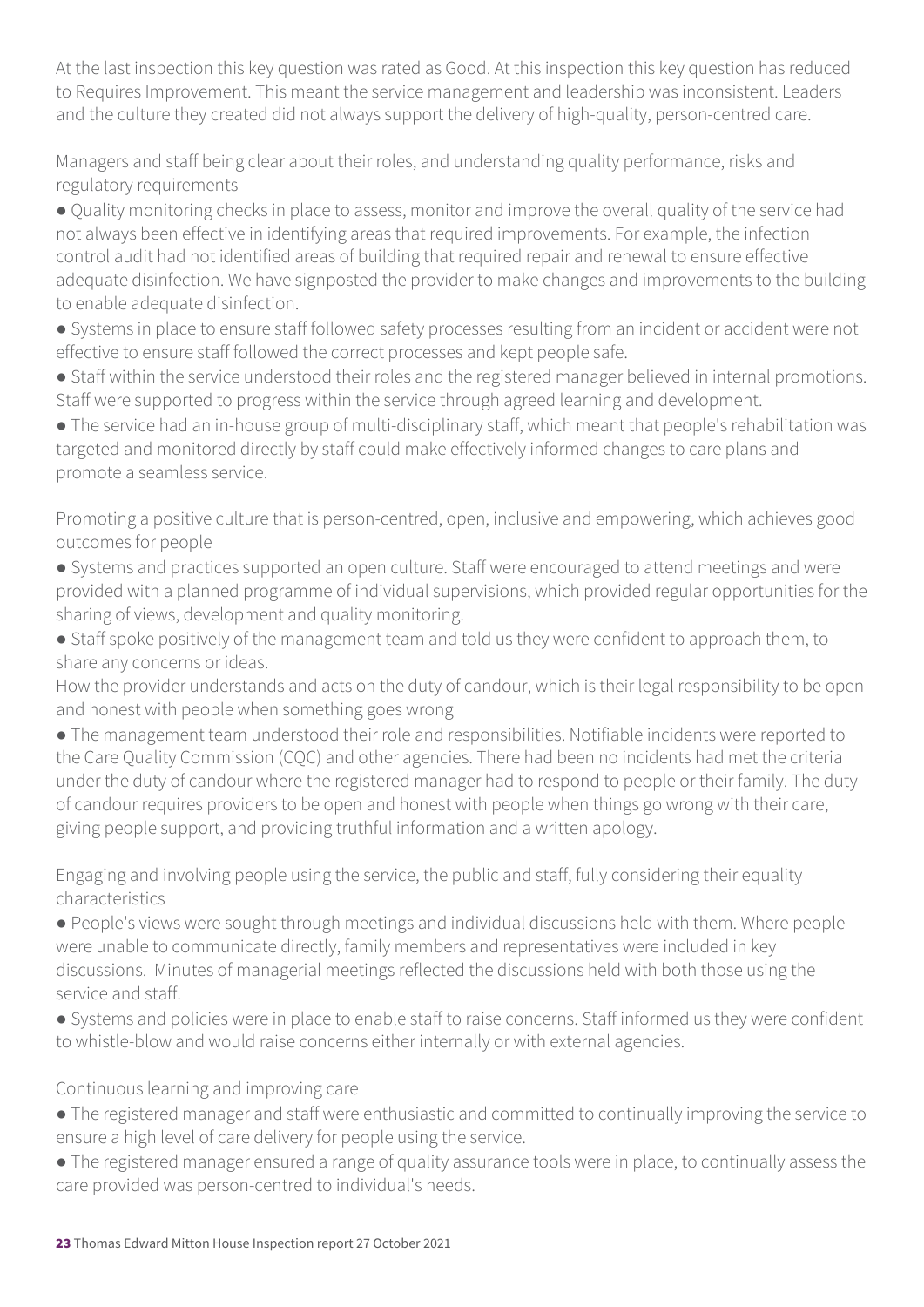Working in partnership with others

● The provider worked with key stakeholders, which included the local authority and relevant health partners.

● The registered manager and wider staff team worked together and in partnership with other professionals such as consultant psychiatrists and other hospital based staff involved in peoples care. They ensured this information was recorded in people's care plans for staff to follow.